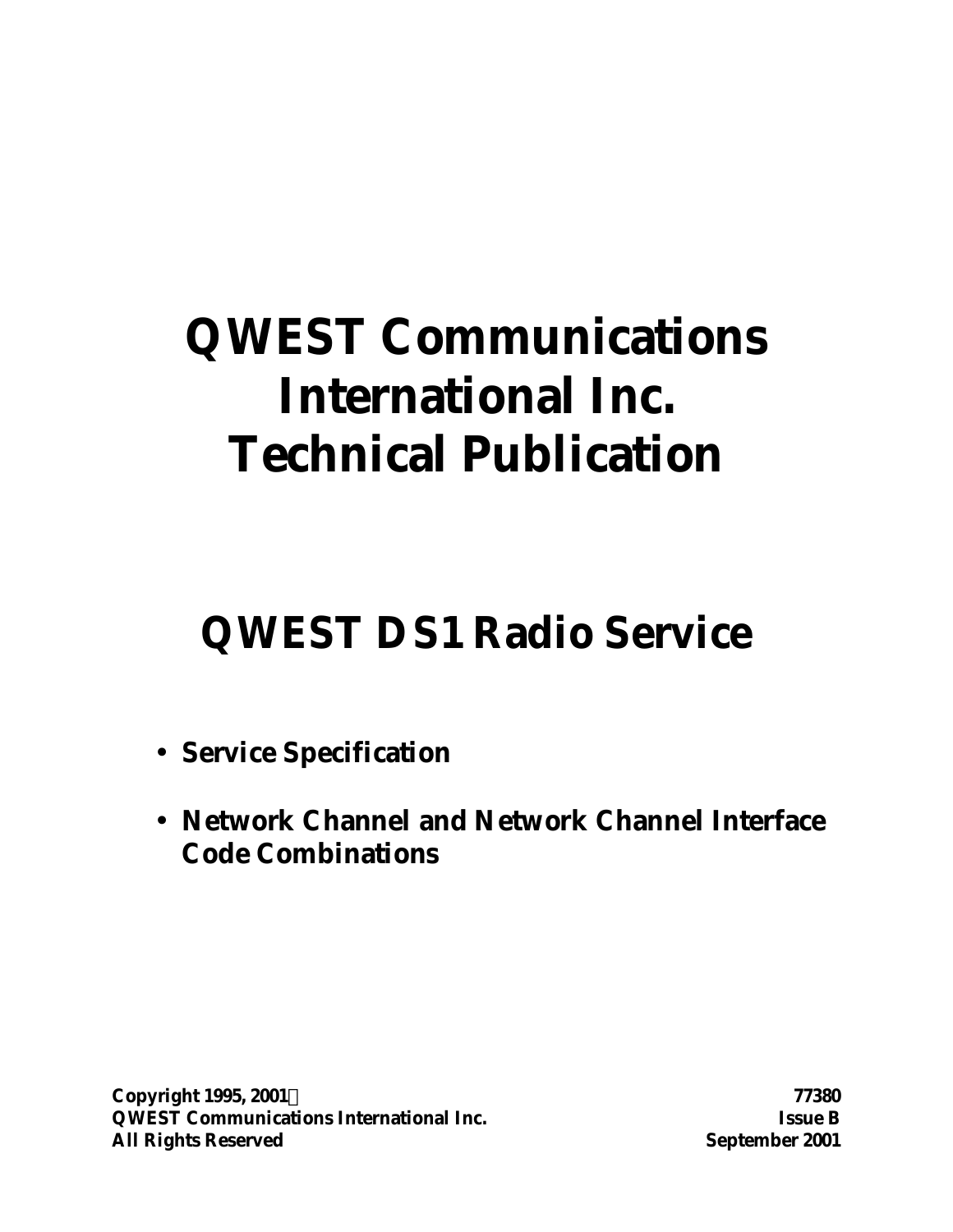#### NOTICE

This document provides information about QWEST DS1 Radio Service. This technical publication contains the service specification, Network Channel and Network Channel Interface Codes used to order 1.544 Mbit/s channels.

Technical Publication 77380 is to be used with QWEST's Network Disclosure News Document providing the technical interface specifications. For information about ordering this document, refer to Chapter 8. DS1 is used in this document to denote the Digital Signal Level 1 (1.544 Mbit/s) transmission data rate.

QWEST Communications International Inc. reserves the right to revise this document for any reason, including but not limited to, conformity with standards promulgated by various governmental or regulatory agencies; utilization of advances in the state of the technical arts; or to reflect changes in the design of equipment, techniques, or procedures described or referred to herein.

Liability to anyone arising out of use or reliance upon any information set forth herein is expressly disclaimed, and no representation or warranties, expressed or implied, are made with respect to the accuracy or utility of any information set forth herein.

This document is not to be construed as a suggestion to any manufacturer to modify or change any of its products, nor does this publication represent any commitment by QWEST Communications International Inc. to purchase any specific products. Further, conformance to this publication does not constitute a guarantee of a given supplier's equipment and/or it's associated documentation.

Future issues of Technical Publication 77380 will be announced to the industry at least 45 days prior to the issuance date. This notice, which will come through our standard customer notification channels, will allow the customer time to comment on the proposed revisions.

Ordering information for QWEST Publications can be obtained from the Reference Section of this document.

If further information is required, please contact:

QWEST Communications International Inc. Manager – New Services Planning 700 W. Mineral Ave. MN-F15.15 Littleton, CO 80120 (303) 707-7107 (303) 707-9497 Fax # E-mail: jhsmit2@qwest.com

Throughout this publication, the term QWEST signifies QWEST Communications International Inc.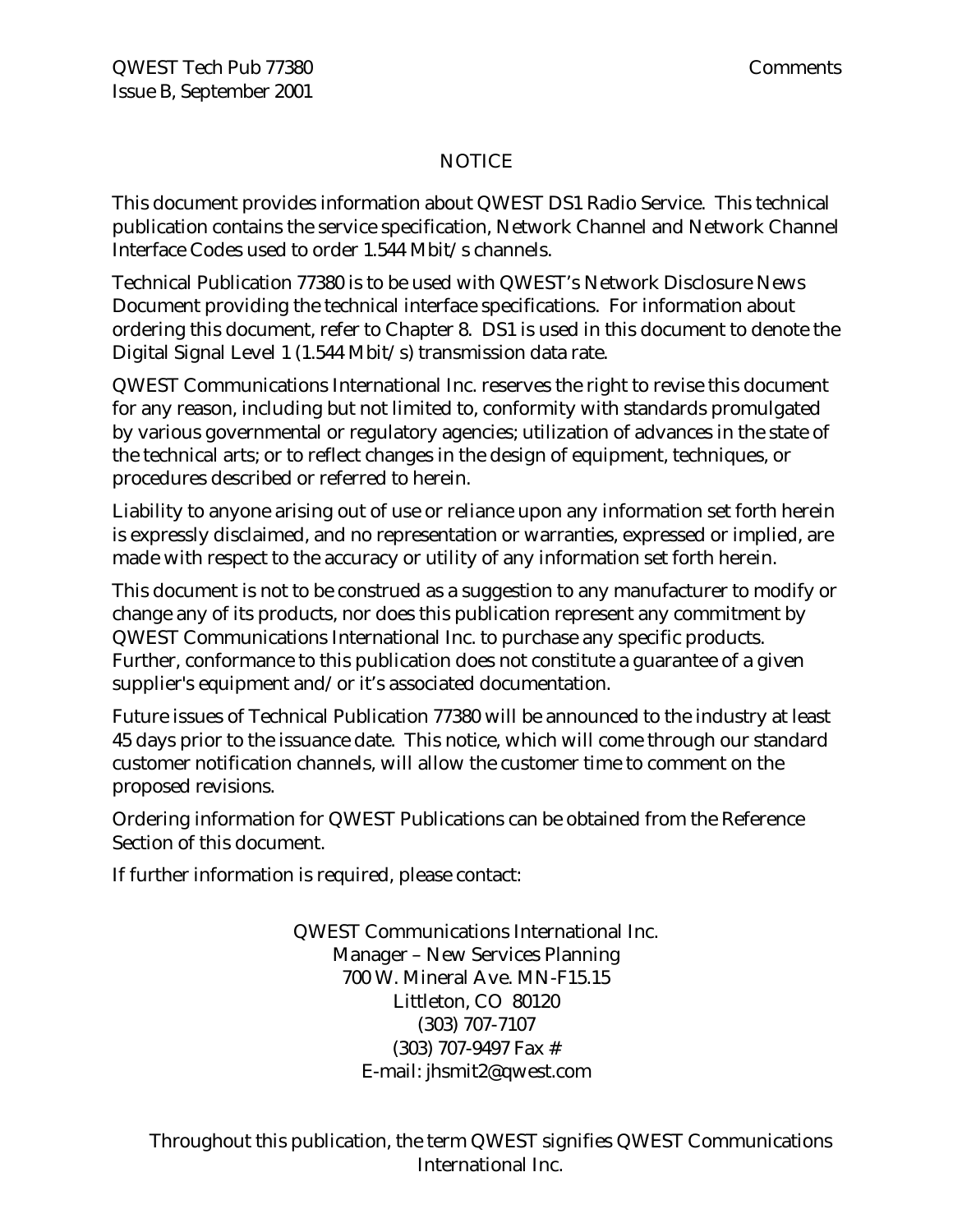#### COMMENTS on PUB 77380

#### PLEASE TEAR OUT AND SEND YOUR COMMENTS/SUGGESTIONS TO:

QWEST Corporation Manager – New Services Planning 700 W. Mineral Ave. MN-F15.15 Littleton, CO 80120 (303) 707-7107 (303) 707-9497 Fax # E-mail: jhsmit2@qwest.com

Information from you helps us to improve our Publications. Please take a few moments to answer the following questions and return to the above address.

| Was this Publication valuable to you in understanding  |            |     |
|--------------------------------------------------------|------------|-----|
| The technical parameters of our service?               | YES.       | NO. |
| Was the information accurate and up-to-date?           | YES.       | NO. |
| Was the information easily understood?                 | YES        | NO  |
| Were the contents logically sequenced?                 | <b>YES</b> | NO. |
| Were the tables and figures understandable and helpful | YES        | NO. |
| Were the pages legible?                                | YES.       | N() |

If you answered NO to any of the questions and/or if you have any other comments or suggestions, please explain:

\_\_\_\_\_\_\_\_\_\_\_\_\_\_\_\_\_\_\_\_\_\_\_\_\_\_\_\_\_\_\_\_\_\_\_\_\_\_\_\_\_\_\_\_\_\_\_\_\_\_\_\_\_\_\_\_\_\_\_\_\_\_\_\_\_\_\_\_\_\_\_\_\_\_

|                         | (Attach additional sheet, if necessary) |  |
|-------------------------|-----------------------------------------|--|
|                         |                                         |  |
|                         |                                         |  |
|                         |                                         |  |
| <b>Telephone Number</b> |                                         |  |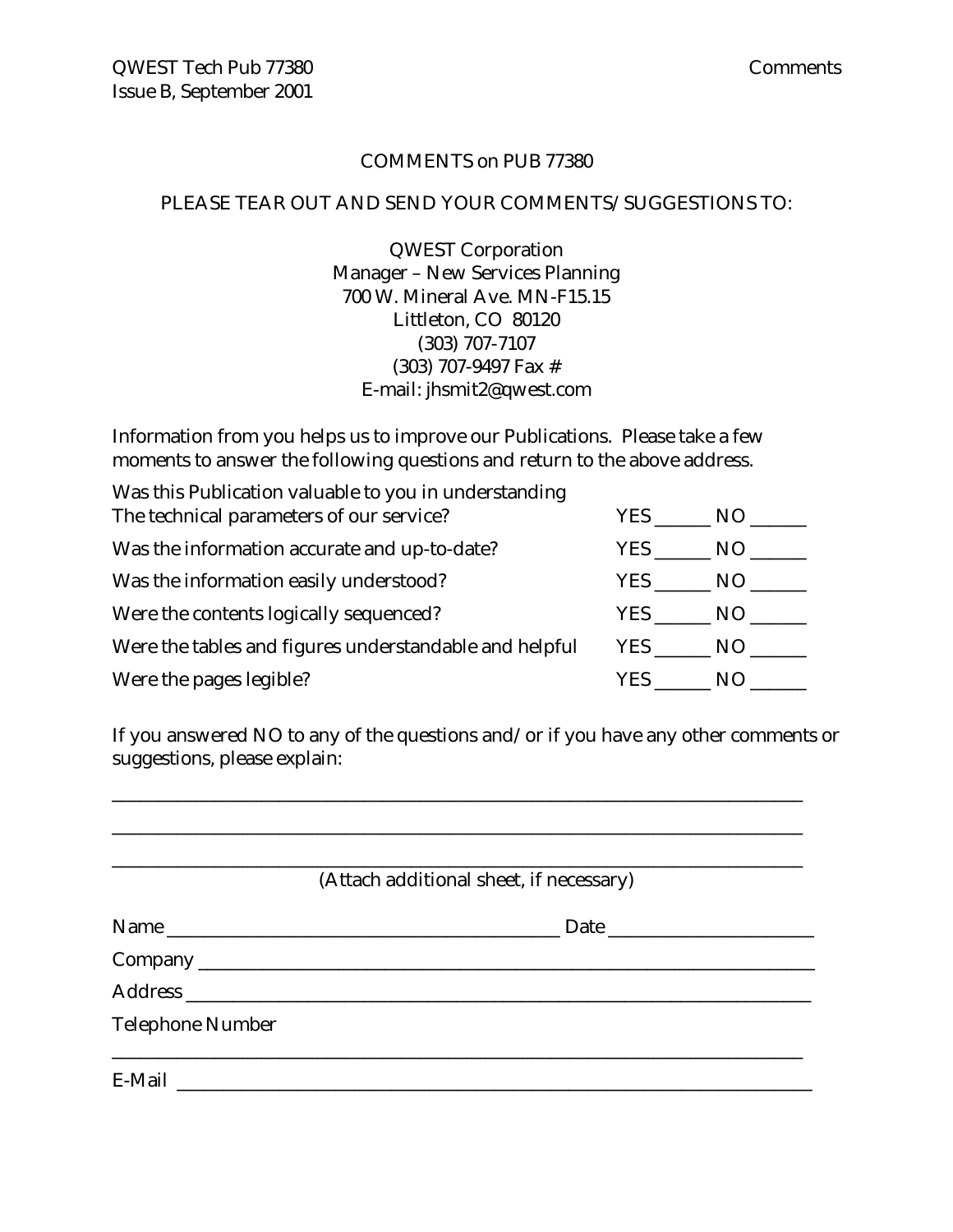|    |     | <b>Chapter and Section</b>                                         | Page  |
|----|-----|--------------------------------------------------------------------|-------|
| 1. |     |                                                                    |       |
|    | 1.1 |                                                                    |       |
|    | 1.2 |                                                                    |       |
|    | 1.3 |                                                                    |       |
| 2. |     |                                                                    |       |
|    | 2.1 |                                                                    |       |
|    | 2.2 |                                                                    |       |
|    | 2.3 |                                                                    |       |
|    | 2.4 |                                                                    |       |
|    | 2.5 |                                                                    |       |
|    |     | 2.5.1                                                              |       |
|    |     | 2.5.2                                                              |       |
| 3. |     |                                                                    |       |
| 4. |     | Network Channel (NC) and Network Channel Interface (NCI) Codes 4-1 |       |
|    | 4.1 |                                                                    |       |
|    | 4.2 |                                                                    |       |
|    |     | 4.2.1                                                              |       |
|    |     | 4.2.2                                                              |       |
|    | 4.3 |                                                                    |       |
|    | 4.4 |                                                                    |       |
|    | 4.5 |                                                                    |       |
|    | 4.6 |                                                                    |       |
|    | 4.7 |                                                                    |       |
| 5. |     |                                                                    |       |
| 6. |     |                                                                    | $6-1$ |
|    | 6.1 |                                                                    | $6-1$ |
|    | 6.2 |                                                                    |       |
|    | 6.3 |                                                                    |       |
|    | 6.4 |                                                                    |       |
| 7. |     |                                                                    |       |
|    | 7.1 |                                                                    |       |
|    | 7.2 |                                                                    |       |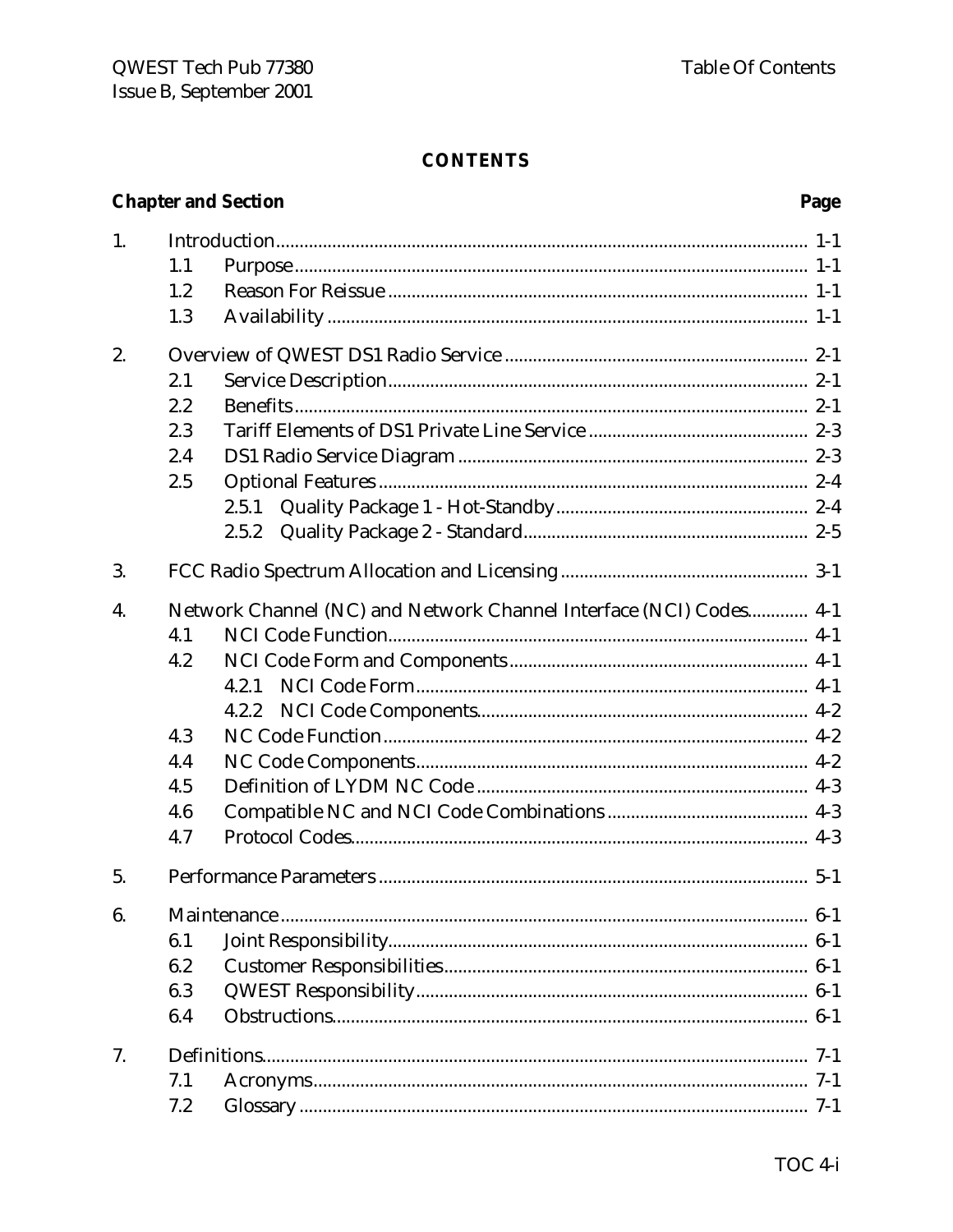# **CONTENTS** (Continued)

# **Chapter and Section Page**

| 8. |     |  |
|----|-----|--|
|    |     |  |
|    |     |  |
|    |     |  |
|    | 8.4 |  |
|    |     |  |
|    |     |  |

# **Figures**

# **Tables**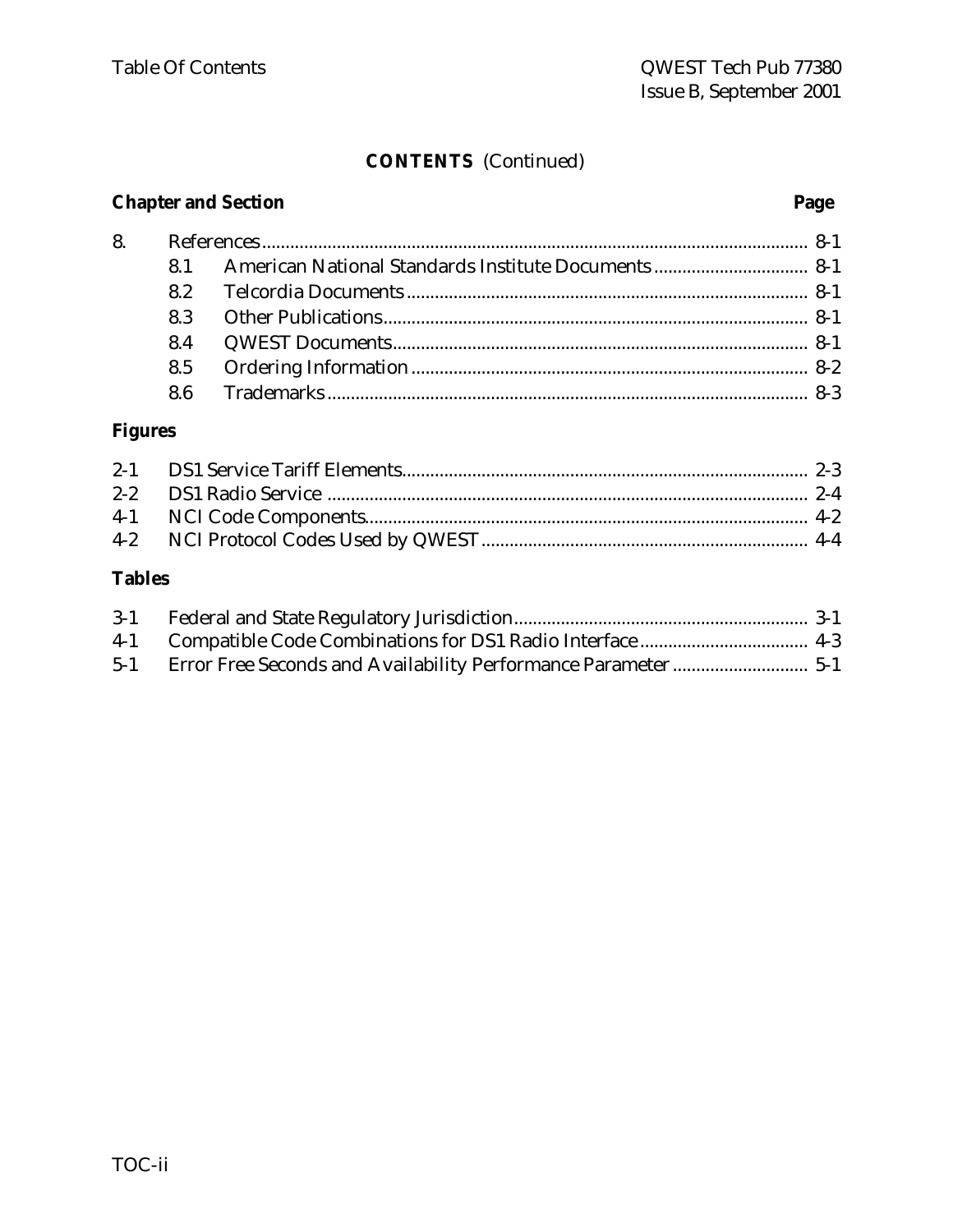# **Chapter and Section**

 $1.$ 

# Page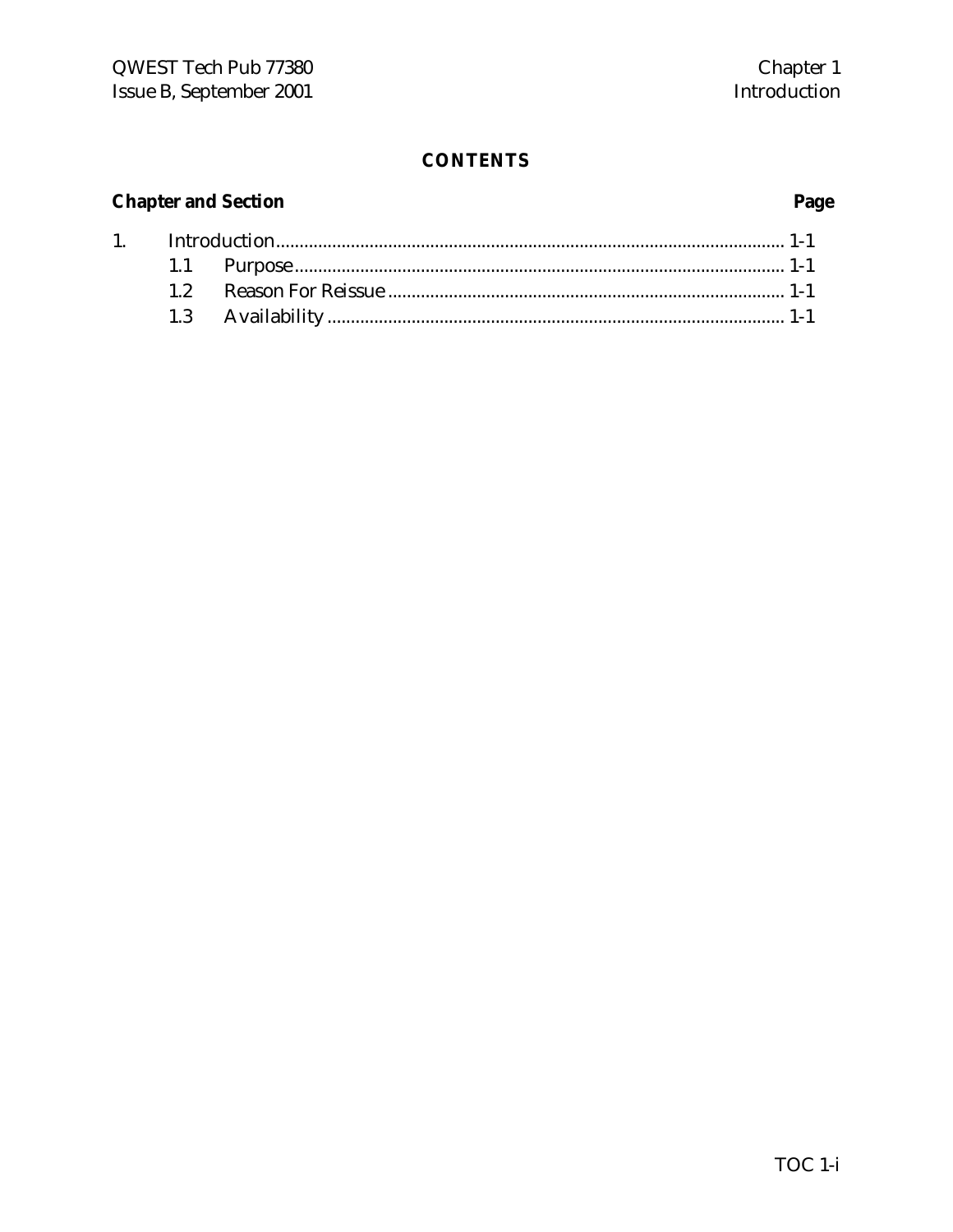#### **1. Introduction**

#### **1.1 Purpose**

This document provides information about QWEST DS1 Radio Service. This technical publication contains the service specification, Network Channel and Network Channel Interface Codes used to order 1.544 Mbit/s channels.

Technical Publication 77380 is to be used with QWEST's Network Disclosure News Document providing the technical interface specifications. For information about ordering this document, refer to Chapter 8. DS1 is used in this document to denote the Digital Signal Level 1 (1.544 Mbit/s) transmission data rate.

#### **1.2 Reason For Reissue**

To show QWEST Communications International Inc. as the owner of this publication and the one to contact concerning the content.

### **1.3 Availability**

Both End-User and Carrier Customers may order DS1 Radio Service. This service is available in limited instances where the frequency, path, and mounting structures, e.g. towers, are in place. However, in cases where frequency and path are available, but special construction is required, QWEST may then offer the customer the Special Construction option for the service. Special Construction regulations, rates and charges are covered in FCC Tariff No. 2.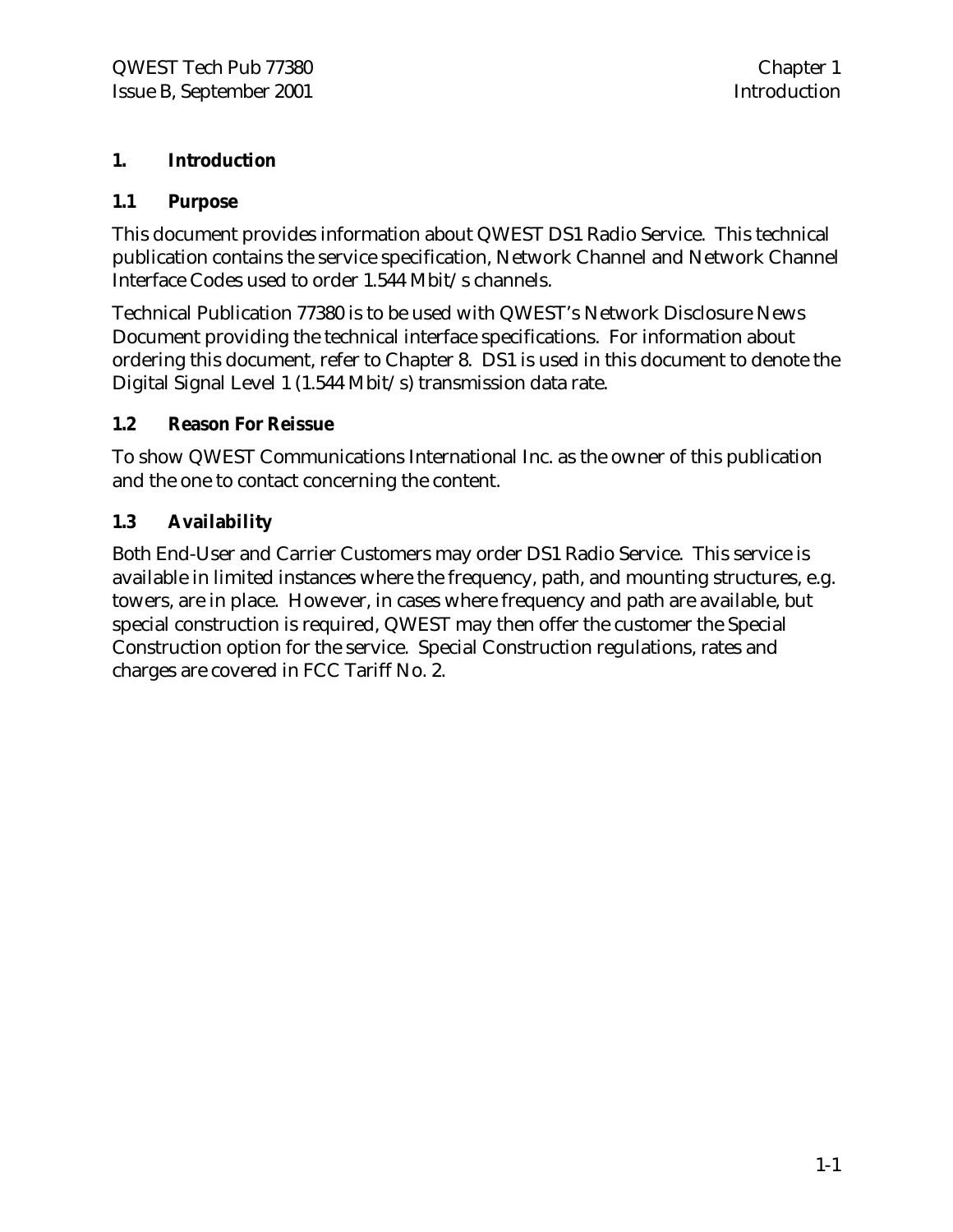# **Chapter and Section Page** 2. Overview of QWEST DS1 Radio Service ............................................................ 2-1 2.1 Service Description..................................................................................... 2-1 2.2 Benefits ......................................................................................................... 2-1 2.3 Tariff Elements of DS1 Private Line Service .......................................... 2-3 2.4 DS1 Radio Service Diagram ...................................................................... 2-3 2.5 Optional Features ....................................................................................... 2-4 2.5.1 Quality Package 1 - Hot-Standby................................................. 2-4 2.5.2 Quality Package 2 - Standard........................................................ 2-5 **Figures**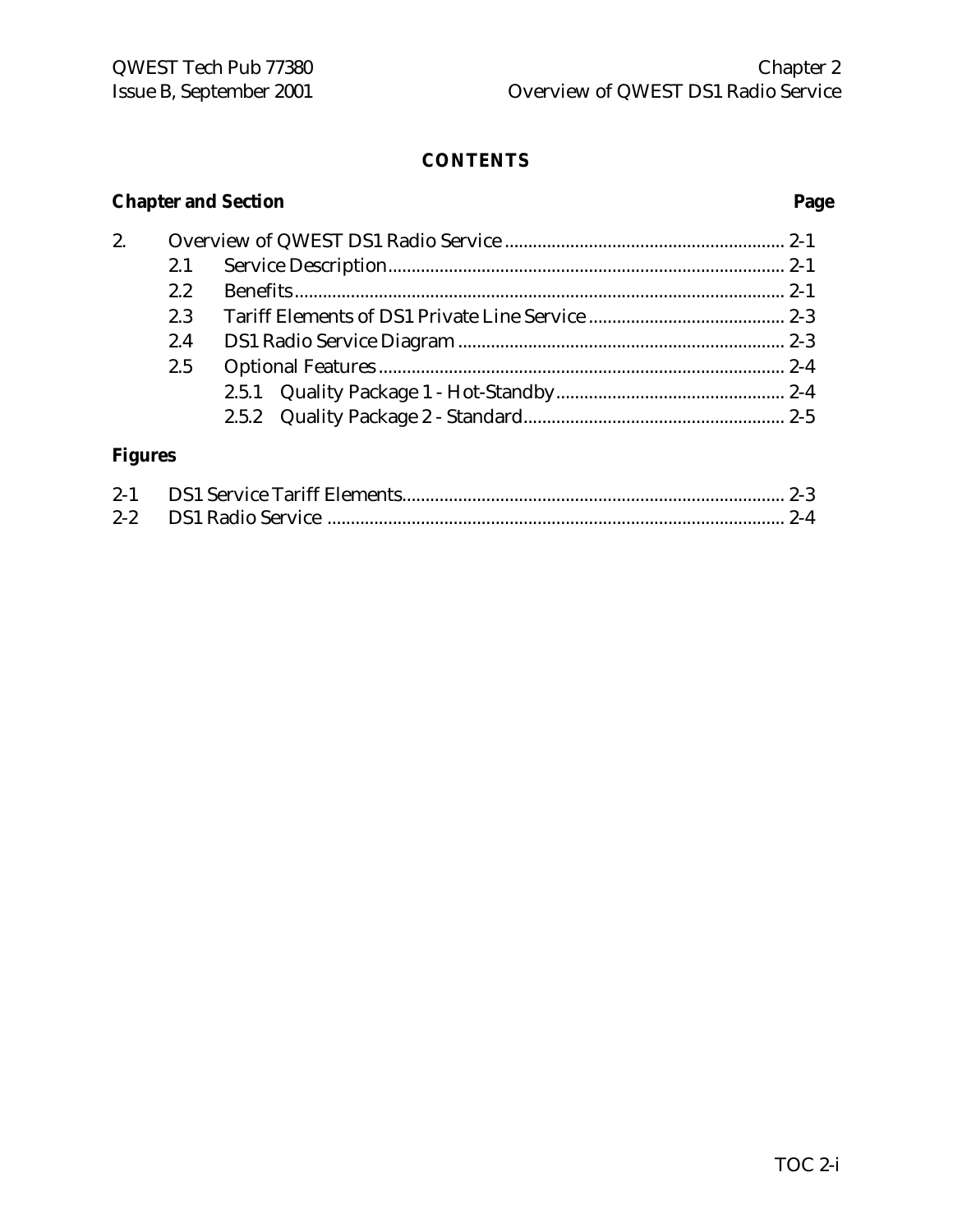#### **2. Overview of QWEST DS1 Radio Service**

#### **2.1 Service Description**

QWEST DS1 Radio Service offers wireless transport in the local loop of DS1 channels from a QWEST wire center to a customer premises. The service uses digital radio equipment and provides four DS1 channels in a "single hop" in path lengths up to approximately thirty miles. Customers will be offered bandwidth increments of four DS1 channels, which can be individually activated as separate DS1s. The DS1 channels are then modulated and transported on 10, 18, or 23-GigaHertz (GHz) radio frequency. The radio frequency selected depends upon the frequency that is available in the path between U S WEST's wire center and the customer premises.

#### **2.2 Benefits**

The DS1 Radio Service provides several benefits.

#### **• Provides DS1 Service to Hard-to-Reach Locations**

DS1 Radio Service is a specialized product best suited for locations where traditional cable construction is not feasible. It is designed to easily and quickly connect, for example, Wireless Service Providers to their customers and to their network without Special Construction charges.

#### **• Cost Effective/Eliminates Capital Outlay**

Traditionally provisioned DS1 Service, which uses fiber optic or wire facilities, sometimes requires significant Special Construction costs to serve remote locations. DS1 Radio Service eliminates the physical route costs and time for constructing facilities. This service may offer capital savings to customers and QWEST in the long run.

#### **• Provides a Permanent Solution**

There is no need to place temporary radio while facilities are being constructed. With DS1 Radio Service, customers have a permanent solution.

#### **• Rate Stability**

DS1 Radio Service is offered for contract periods of 36 and 60 months. The rate is locked and protected against increases for the life of the contract. As in the past, rate reductions are automatically passed onto the customer.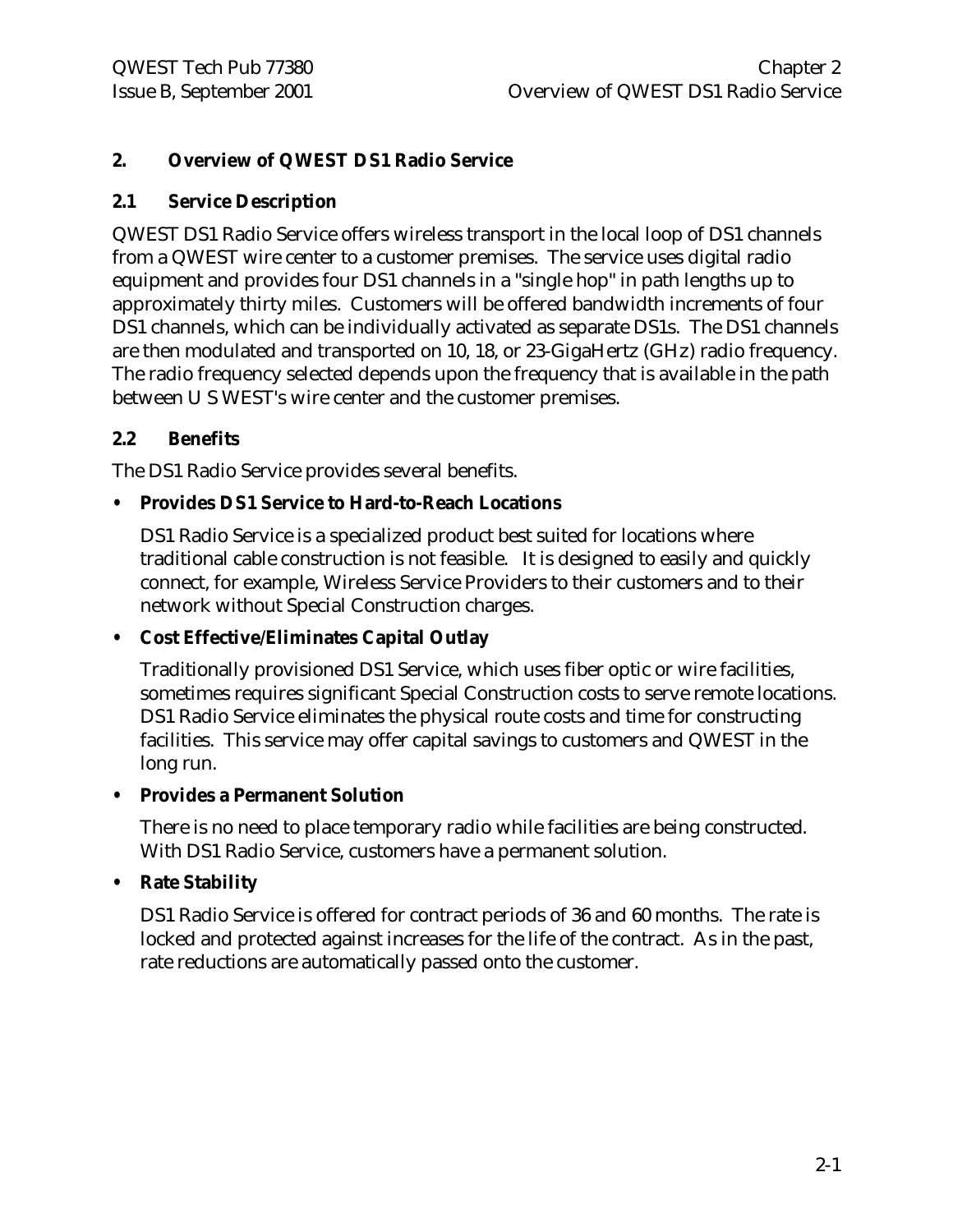#### **• Proven Power and Precision of DS1 Service**

DS1 Radio Service is essentially QWEST's DS1 Service provisioned over digital microwave radio instead of cable facilities for the local loop. When customers buy DS1 Radio Service, they will enjoy all the benefits of DS1 Private Line Transport Service. DS1 Private Line Transport Service provides reliable, secure and costeffective transport of bulk communications between two locations within U S WEST's 14-state territory.

#### **• Bandwidth/Capacity Option**

The Bandwidth/Capacity option in increments of four DS1s allows customers to plan for growth by purchasing the number they need now and to purchase additional DS1's as their business grows.

#### **• Variety of Frequency Options**

DS1 Radio Service is offered in 10, 18 or 23 GHz. Frequency band selection will be based on radio path engineering considerations to meet availability requirements. For more information about availability requirements, refer to Chapter 5.

#### **• Flexible Customer Solutions for the Wireless Service Provider**

If the customer is a Wireless Service Provider, DS1 Radio Service now gives the customer the ability to combine Type 2 Interconnection Service and Private Line Transport Service between its Wireless Switching Center and the QWEST Serving Wire Center. The customer may save the cost of maintaining multiple dedicated lines in the local loop. Wireless Service Providers may purchase Type 2 Interconnection authorized under FCC Part 22 or Part 90 Tariff.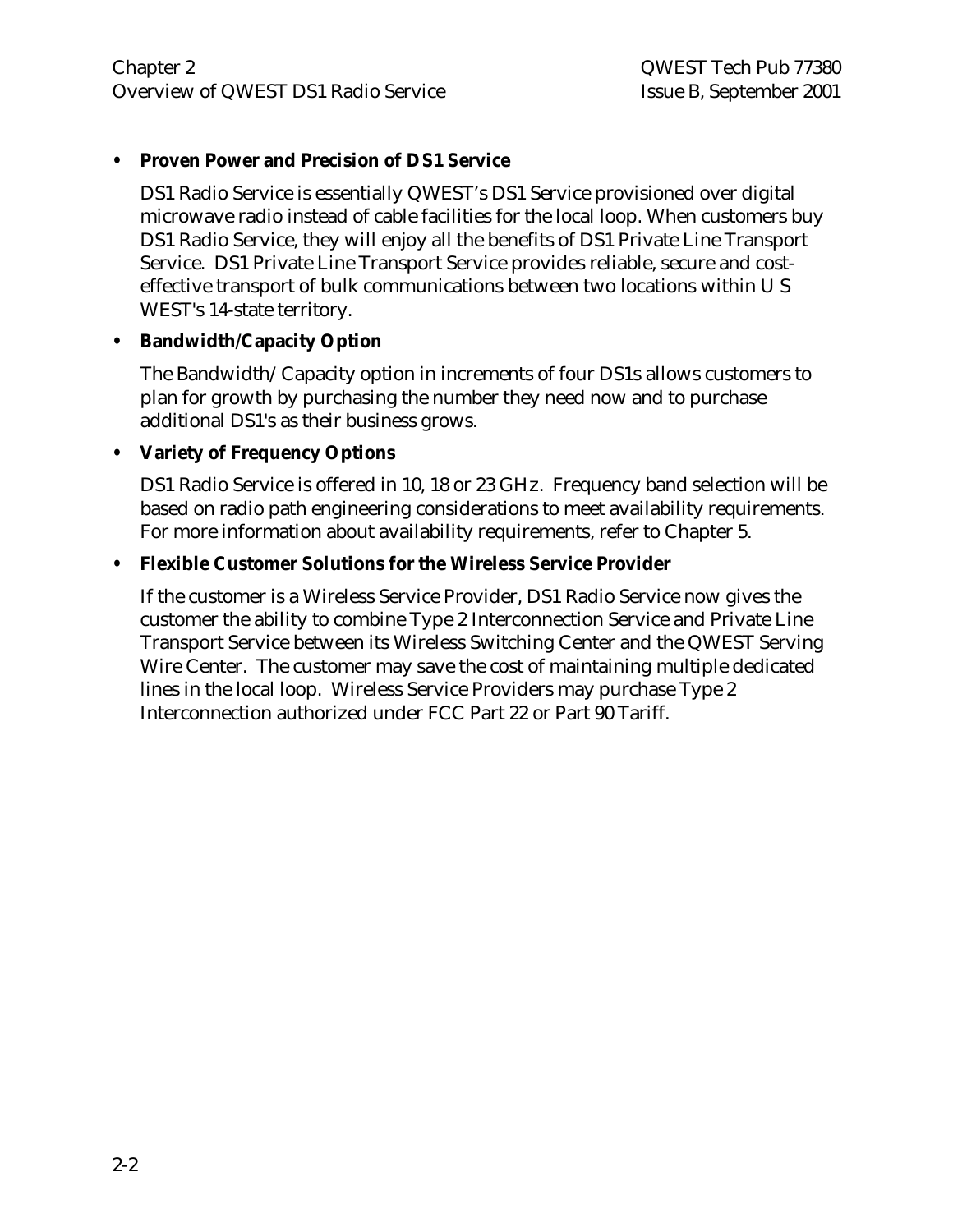#### **2.3 Tariff Elements of DS1 Private Line Service**

DS1 Private Line Tariff Elements may consist of one or more of the rate elements shown in Figure 2-1.



- NI = Network Interface
- $CT =$  Channel Termination (the link between the NI to QWEST's serving wire center)
- TC = Transport Channel (Transmission facilities between serving wire centers, a serving wire center and a QWEST Central Office Hub, or Telephone Company Hubs)

#### **Figure 2-1 DS1 Service Tariff Elements**

DS1 Radio Service may replace the channel termination(s) described in Figure 2-1. The customer may need to order additional tariff elements to have an end-to-end, private line service.

#### **2.4 DS1 Radio Service Diagram**

Figure 2-2 describes QWEST's DS1 Radio Service. This service provides a microwave link from the QWEST Serving Wire Center to the customer premises. This link is a channel represented by a Network Channel Code that terminates at the Network Interface (NI). Refer to Chapter 3 for specific codes to order this service.

Currently, national standards do not exist for radio interfaces. Therefore, joint design between QWEST and the customer is needed when establishing this interface. Additionally, because the network interface is a microwave interface, QWEST will provide the service using radio equipment that has been network disclosed. For information about ordering the Network Disclosure News of DS1 Radio Interface, refer to Chapter 8.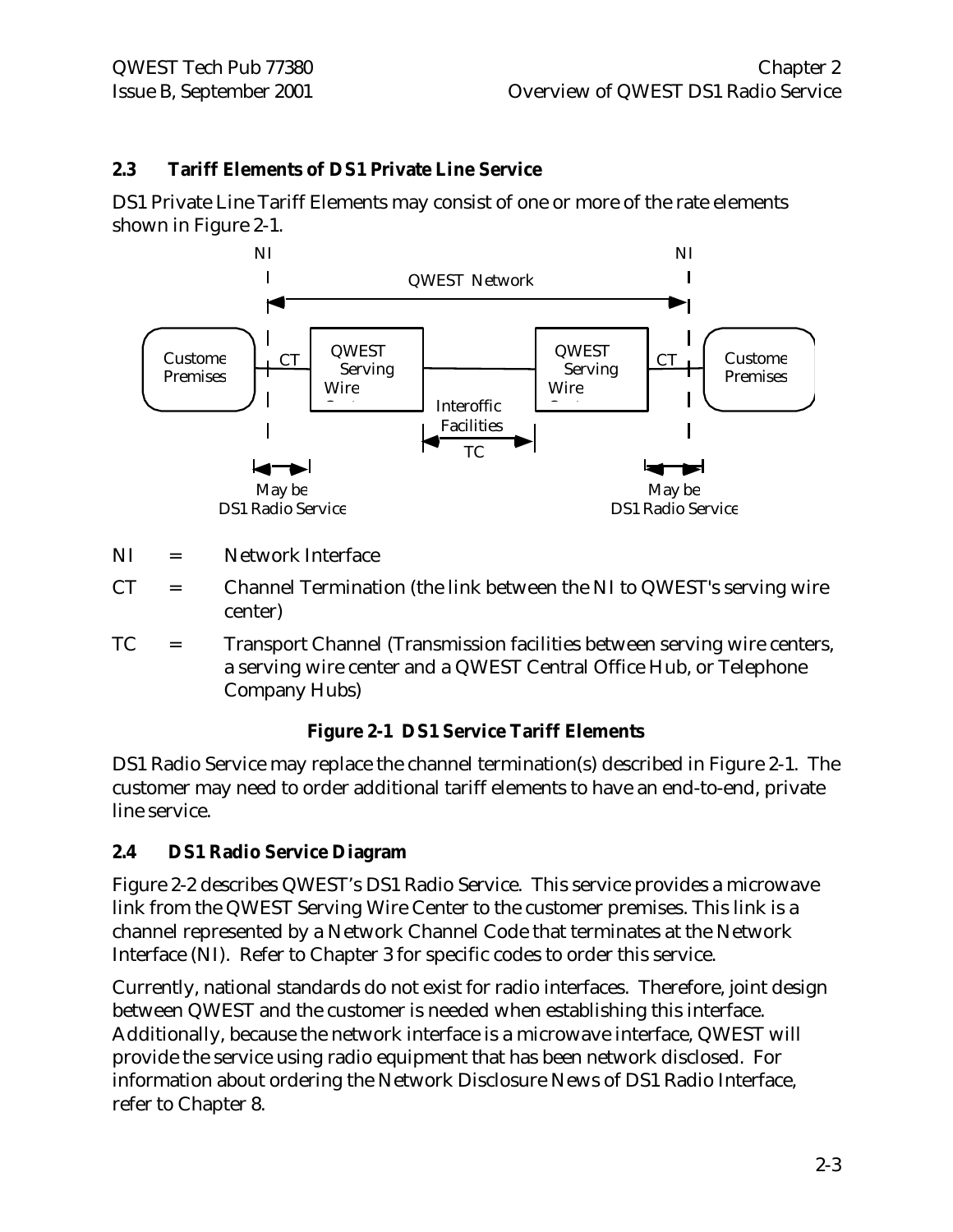

QWEST SERVING WIRE CENTER CUSTOMER PREMISES

**Figure 2-2** DS1 Radio Service

#### **2.5 Optional Features**

There are two Quality Packages available with the DS1 Radio Service.

#### **2.5.1 Quality Package 1 - Hot-Standby**

When ordering DS1 Radio Service, the customer may choose Quality Package 1 for equipment protection. QWEST would provision this package using a Hot-Standby protection system that provides automatic switching in the event of equipment failure. The protected terminal includes two complete radios: one in service and one on standby. Outages due to equipment failure are minimized with the Monitored Hot-Standby System because a spare terminal can be automatically placed into service if necessary. This improves the availability performance of the service by substituting alternate equipment when failure occurs. The protected terminal used has a mean time between failure of 19.2 years.

Quality Package 1 was designed to protect the customer against equipment failure in the local loop. Protection occurs automatically.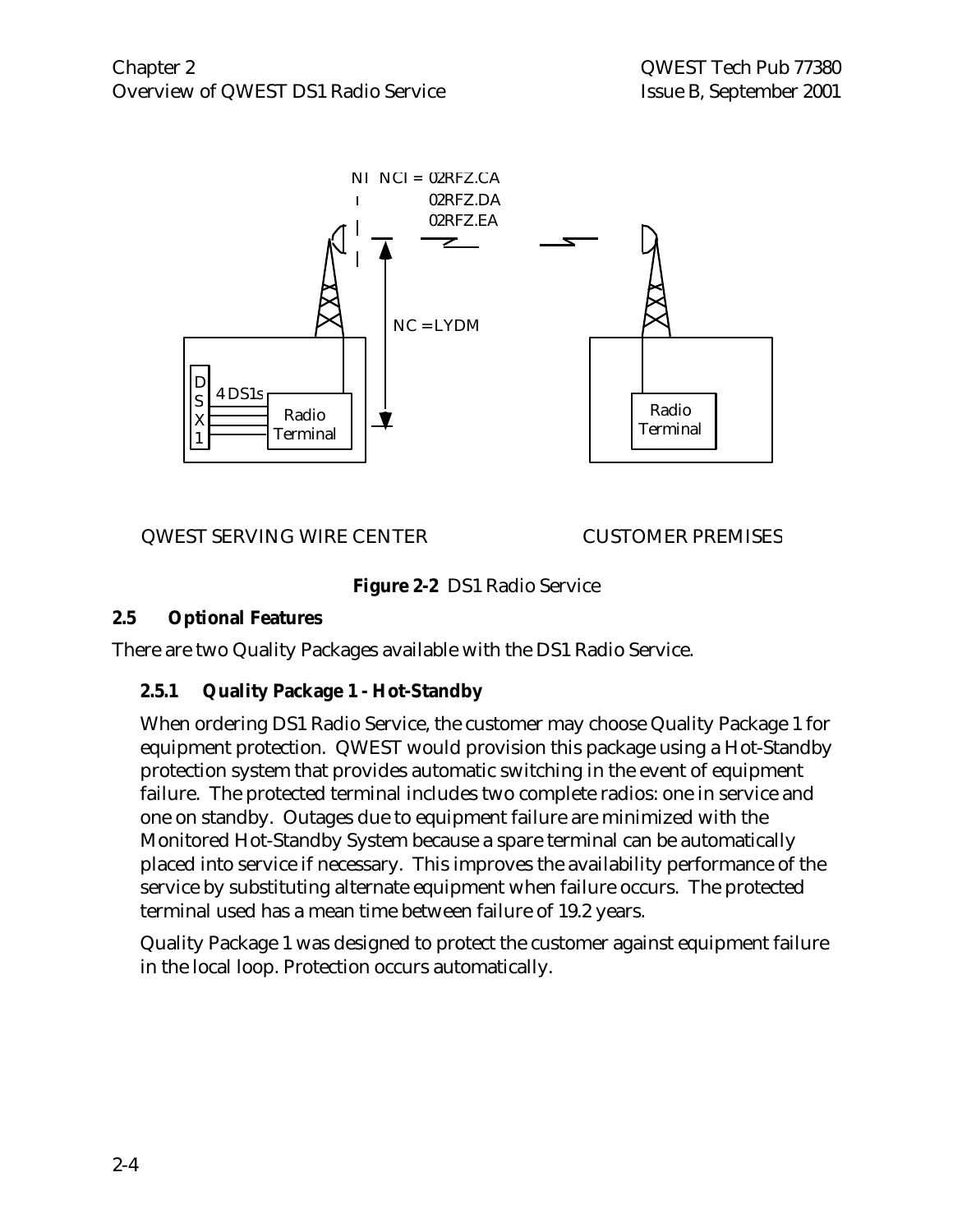#### **2.5.2 Quality Package 2 - Standard**

Customers may choose Quality Package 2, which utilizes a non-protected radio terminal at the QWEST Serving Wire Center. The non-protected terminal used has a mean time between failure of 2.9 years. This package provides savings compared to Quality Package 1. This option is most useful when the customer is considering cost. Quality Package 2 provides the standard reliability equivalent to DS1 Service at an economical price.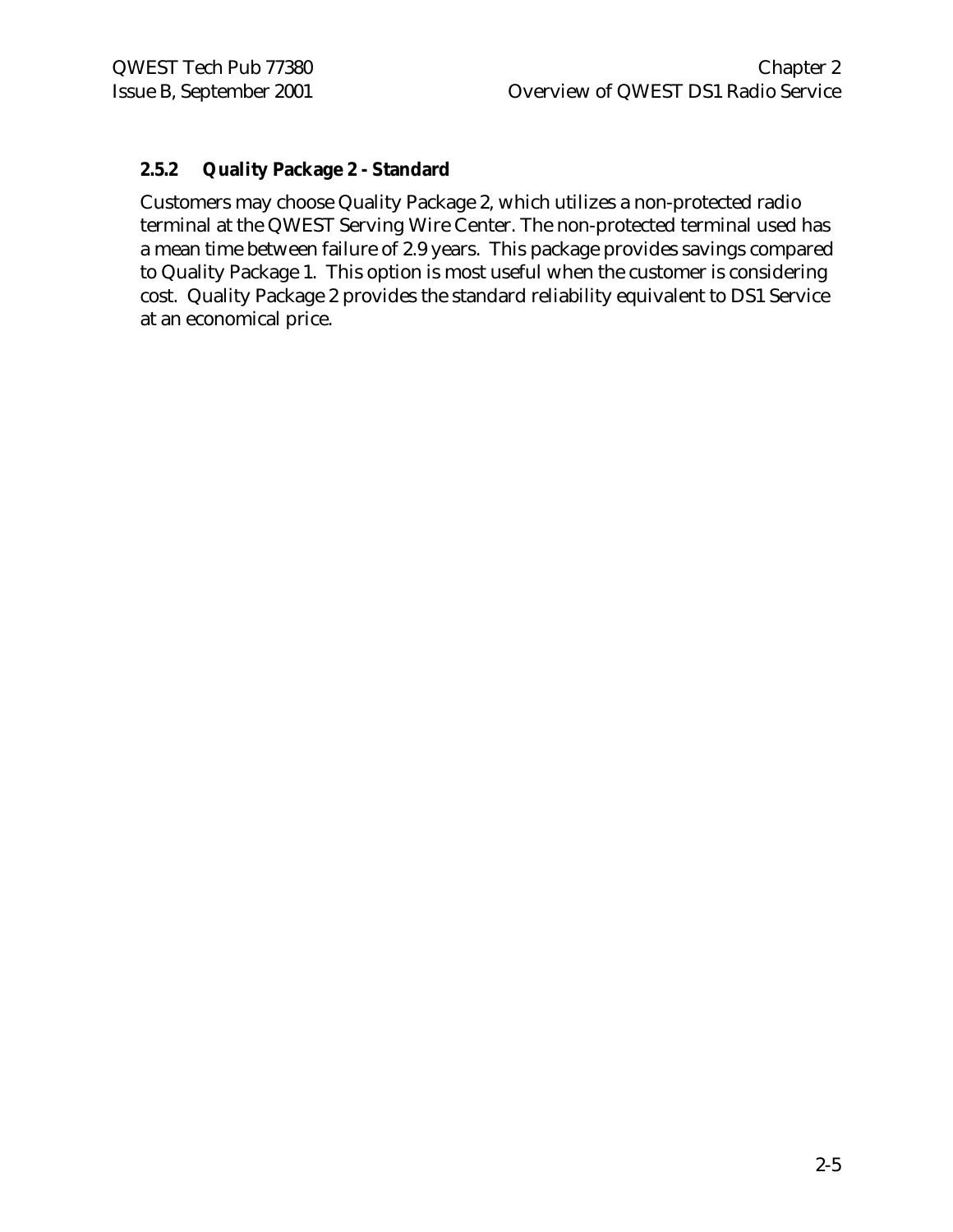| <b>Chapter and Section</b><br>Page |  |  |  |
|------------------------------------|--|--|--|
|                                    |  |  |  |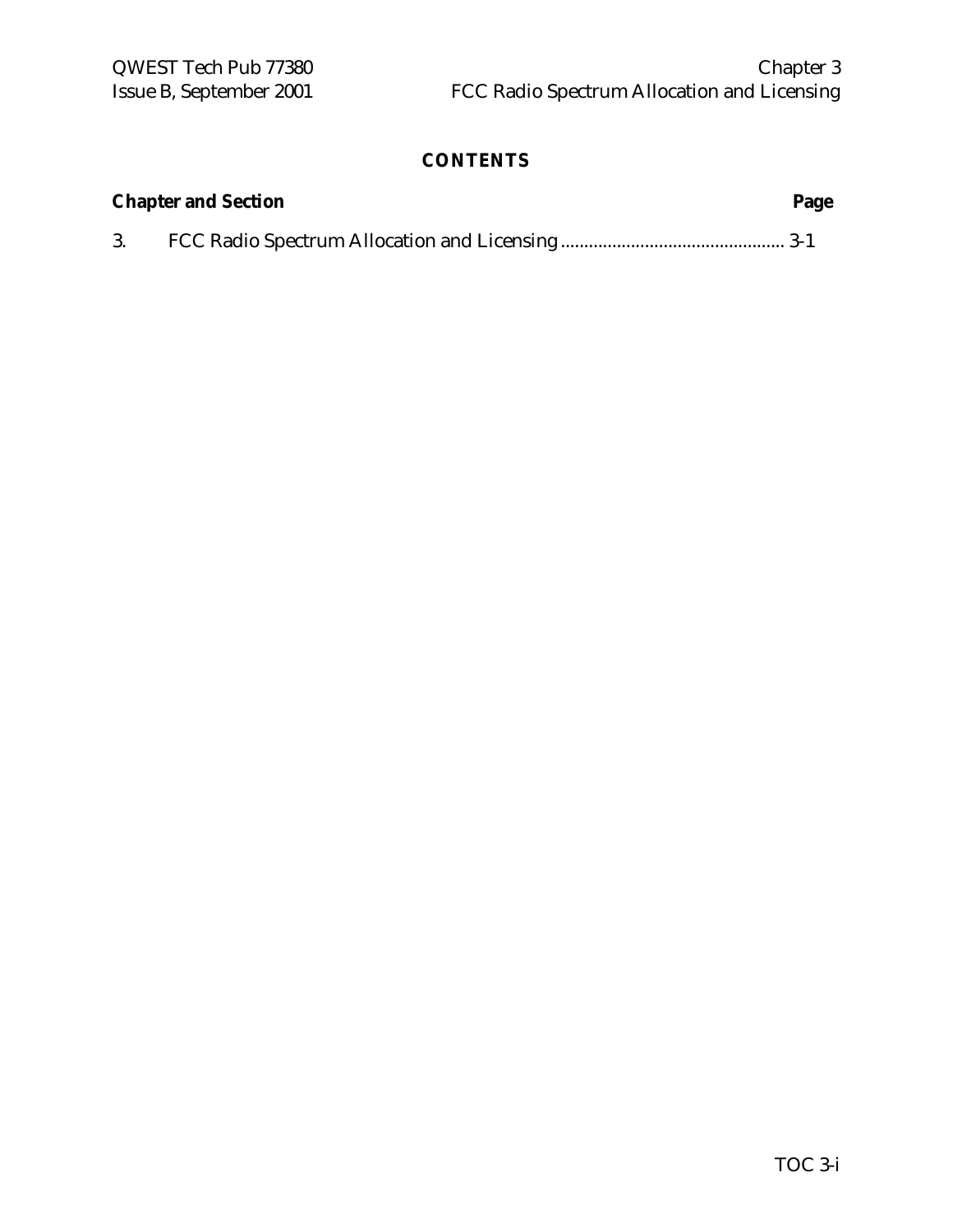#### **3. FCC Radio Spectrum Allocation and Licensing**

All wireless services, or devices, utilizing radio frequencies are subject to some form of regulatory constraints. These constraints may be imposed by the federal government, via the Federal Communications Commission (FCC), by state agencies, or both. State regulations normally emanate from agencies that control public communication services. A standard tariff will offered under FCC jurisdiction. Any intrastate requests will be handled on an Individual Case Basis under Public Service Commissions (PSCs) jurisdiction.

For the purposes of wireless services, as depicted in Table 3-1, the FCC allocates radio spectrum, determines whether a frequency band should be used for private or common carrier purposes, issues radio licenses, establishes certain interconnection policies, and approves rates for interstate services.

| <b>Function</b>                             | <b>FCC</b> | <b>State</b> |
|---------------------------------------------|------------|--------------|
| Allocate Radio Spectrum                     | <b>YFS</b> | NO.          |
| Issue Radio Licenses                        | <b>YFS</b> | NO.          |
| <b>Establish Interconnection Policies</b>   | <b>YFS</b> | NO.          |
| Private or Common Carrier Status            | <b>YFS</b> | <b>NO</b>    |
| Interstate Interconnection Rates            | <b>YFS</b> | NO.          |
| Intrastate Interconnection Rates            | NO.        | <b>YFS</b>   |
| Intrastate User Eligibility                 | <b>NO</b>  | <b>YES</b>   |
| Tariff or Contract Used for Interconnection | NΟ         | <b>YES</b>   |

|  |  |  |  | Table 3-1 Federal and State Regulatory Jurisdiction |
|--|--|--|--|-----------------------------------------------------|
|--|--|--|--|-----------------------------------------------------|

A major duty of the FCC is to allocate radio spectrum and establish rules to prevent radio interference between users. Therefore, any radio device in the United States must meet certain FCC Criteria. In some cases, such as consumer products, the rules only apply to the manufacturer. In the case of wireless services, the amount of regulation is usually considerably greater. The applicable rules of the FCC are enumerated in detail in Title 47 of the *Code of Federal Regulations (CFR), Part 101.*

When a customer requests DS1 Radio Service, both the customer and QWEST will need to acquire a license from the FCC. The time required to obtain a license is set by the FCC and sometimes may vary.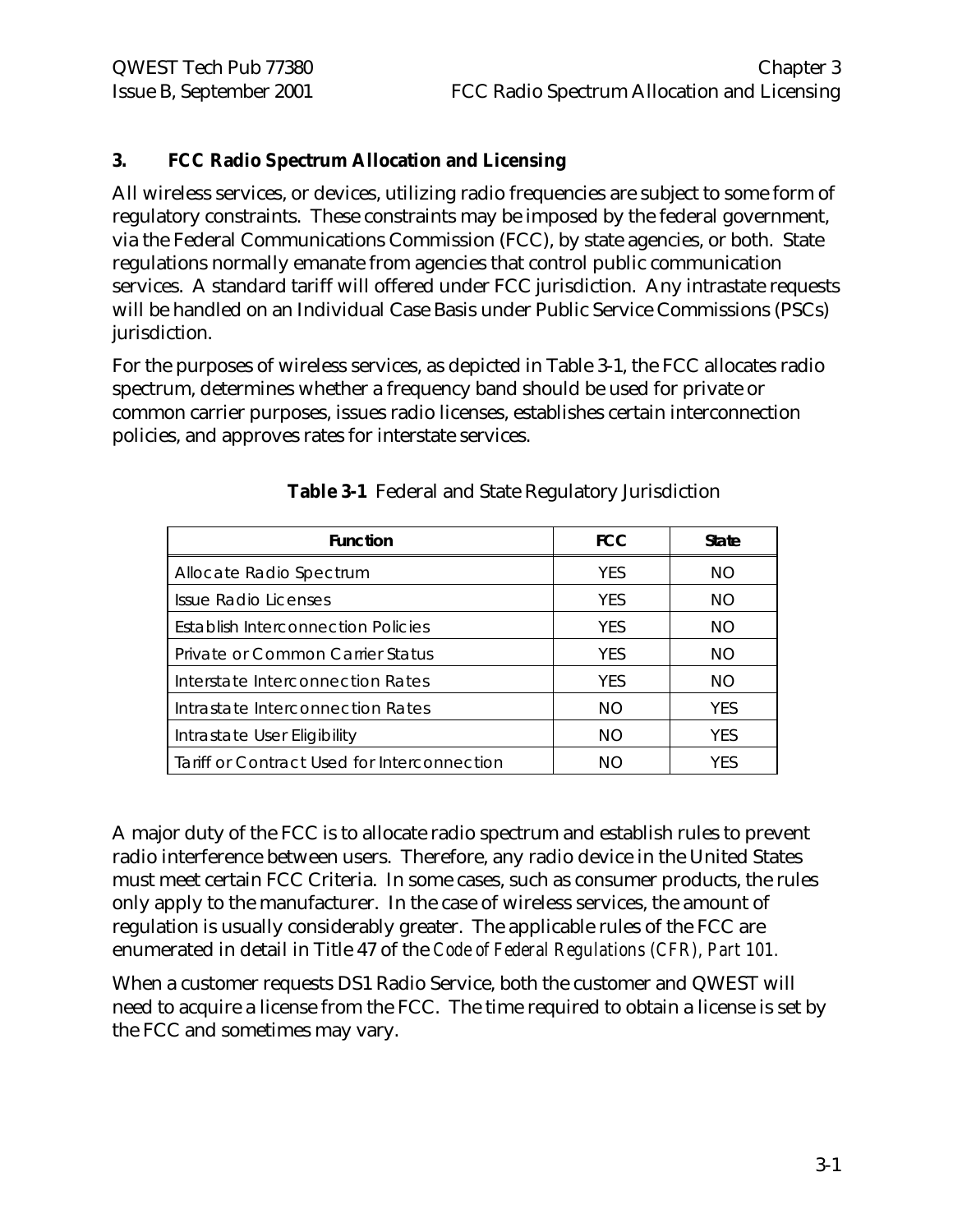# **Chapter and Section Page**

| 4.             |     | Network Channel (NC) and Network Channel Interface (NCI) Codes 4-1 |  |
|----------------|-----|--------------------------------------------------------------------|--|
|                | 4.1 |                                                                    |  |
|                | 4.2 |                                                                    |  |
|                |     |                                                                    |  |
|                |     |                                                                    |  |
|                | 4.3 |                                                                    |  |
|                | 4.4 |                                                                    |  |
|                | 4.5 |                                                                    |  |
|                | 4.6 |                                                                    |  |
|                | 4.7 |                                                                    |  |
| <b>Figures</b> |     |                                                                    |  |

### **Table**

|  | $4-1$ |  |  |
|--|-------|--|--|
|--|-------|--|--|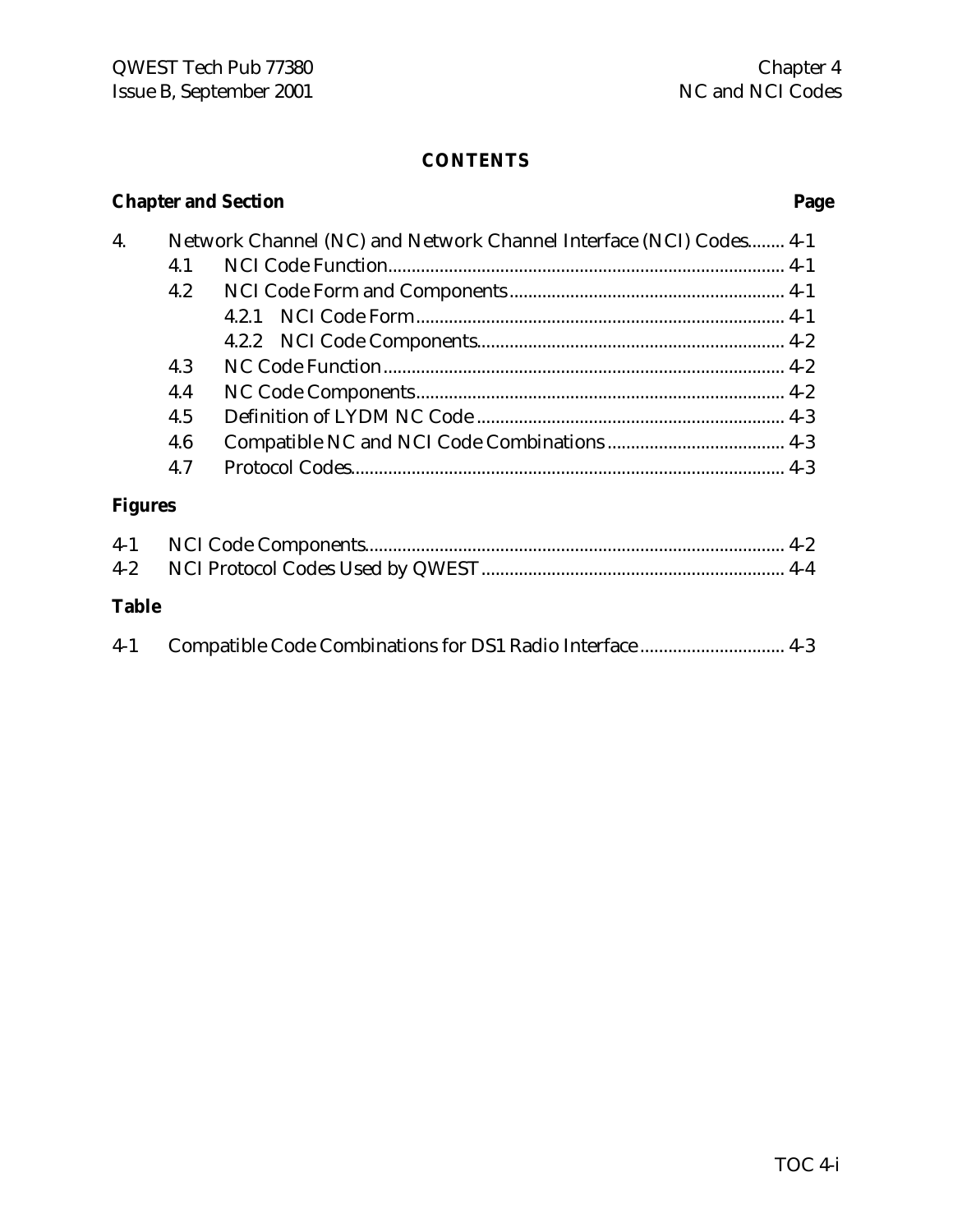#### **4. Network Channel (NC) and Network Channel Interface (NCI) Codes**

Network Channel (NC) and Network Channel Interface (NCI) codes convey service and frequency parameters. This chapter explains the codes in a general manner to aid in the selection of compatible code combinations. NC and NCI codes are provided by the customer to the QWEST Service Representative at the time DS1 Radio Service is initiated. These codes describe the channel, the function, and features the customer is requesting. Therefore, QWEST can effectively and efficiently communicate the customer's request to its Engineers through the use of these codes.

### **4.1 NCI Code Function**

DS1 radio signal specifications at the Network Interface are encoded into NCI codes. The interface exists within the radio transmission path. Customers provide an NCI code to QWEST to advise the Engineer of their specific technical requirements at a Network Interface. The NCI code also permits a choice of reserved DS1 capacity and of radio frequency band.

NCI coding for DS1 Radio interfaces provide for the following options:

- DS1 channel capacity one option:
	- (1) 4 DS1s
- Radio Frequency three options:
	- (1) 10 GHz
	- (2) 18 GHz
	- (3) 23 GHz

#### **4.2 NCI Code Form and Components**

The NCI code format has fields not used for digital services. Only those fields relevant to DS1 Radio interfaces are discussed here.

#### **4.2.1 NCI Code Form**

A DS1 Radio DS1 code has the form *02RFZ.BI*. The period between the Z and B is a delimiter, which is used for improved clarity. It causes the Protocol Option Code, discussed later, to standout. An NCI code has no hyphens (-).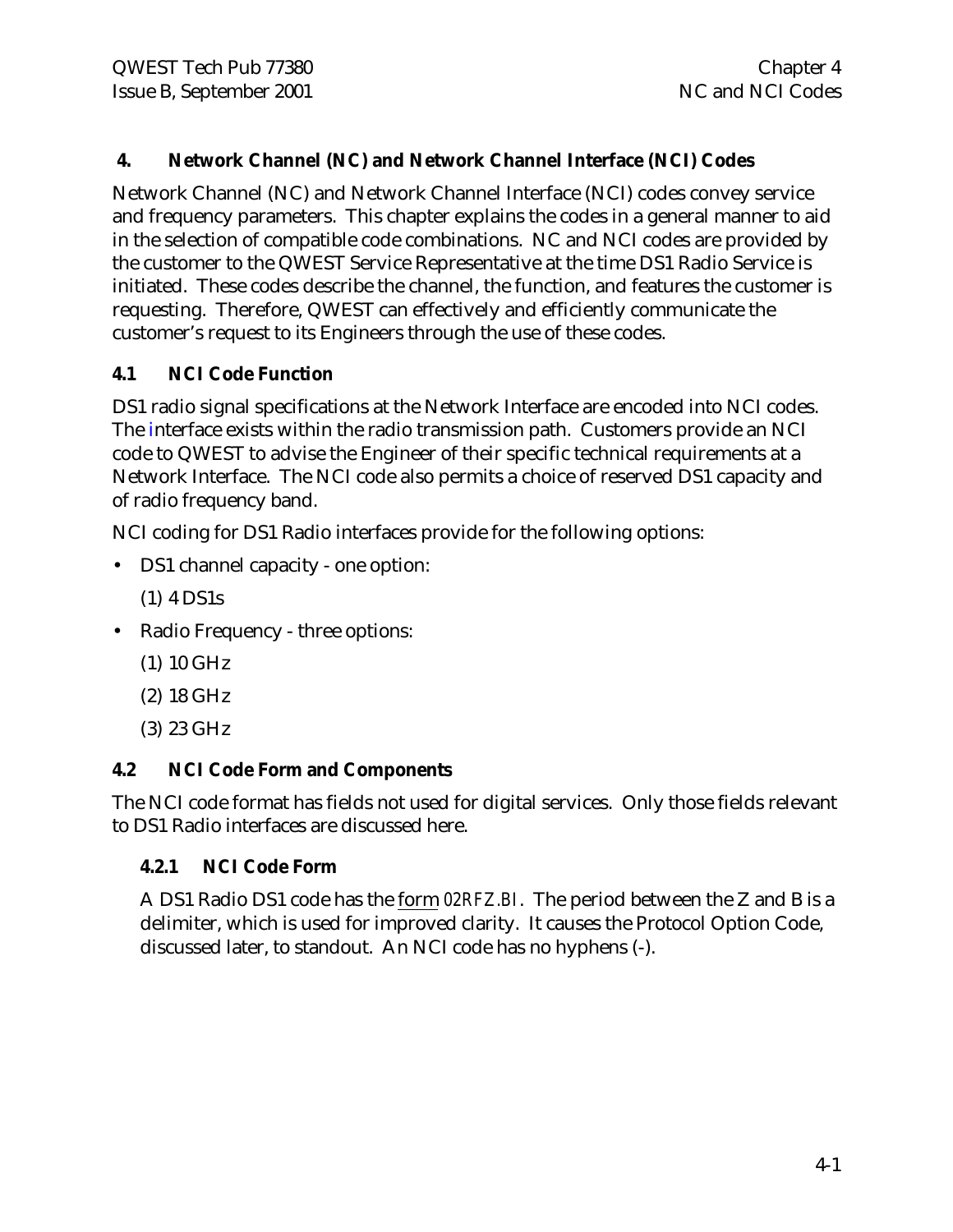#### **4.2.2 NCI Code Components**

A DS1 Radio NCI Code has four components as shown in Figure 4-1.



**Figure 4-1** NCI Code Components

#### **4.3 NC Code Function**

Channel service considerations are encoded into *NC codes*. The NC code is specified by the customer to advise QWEST of the required service connection of the channel.

#### **4.4 NC Code Components**

An NC code consists of four alpha/numeric characters, which may include a hyphen "-". For radio interfaces, the first two characters are LY. The third and fourth characters are variable to denote additional interface and service features as described in the following chapter.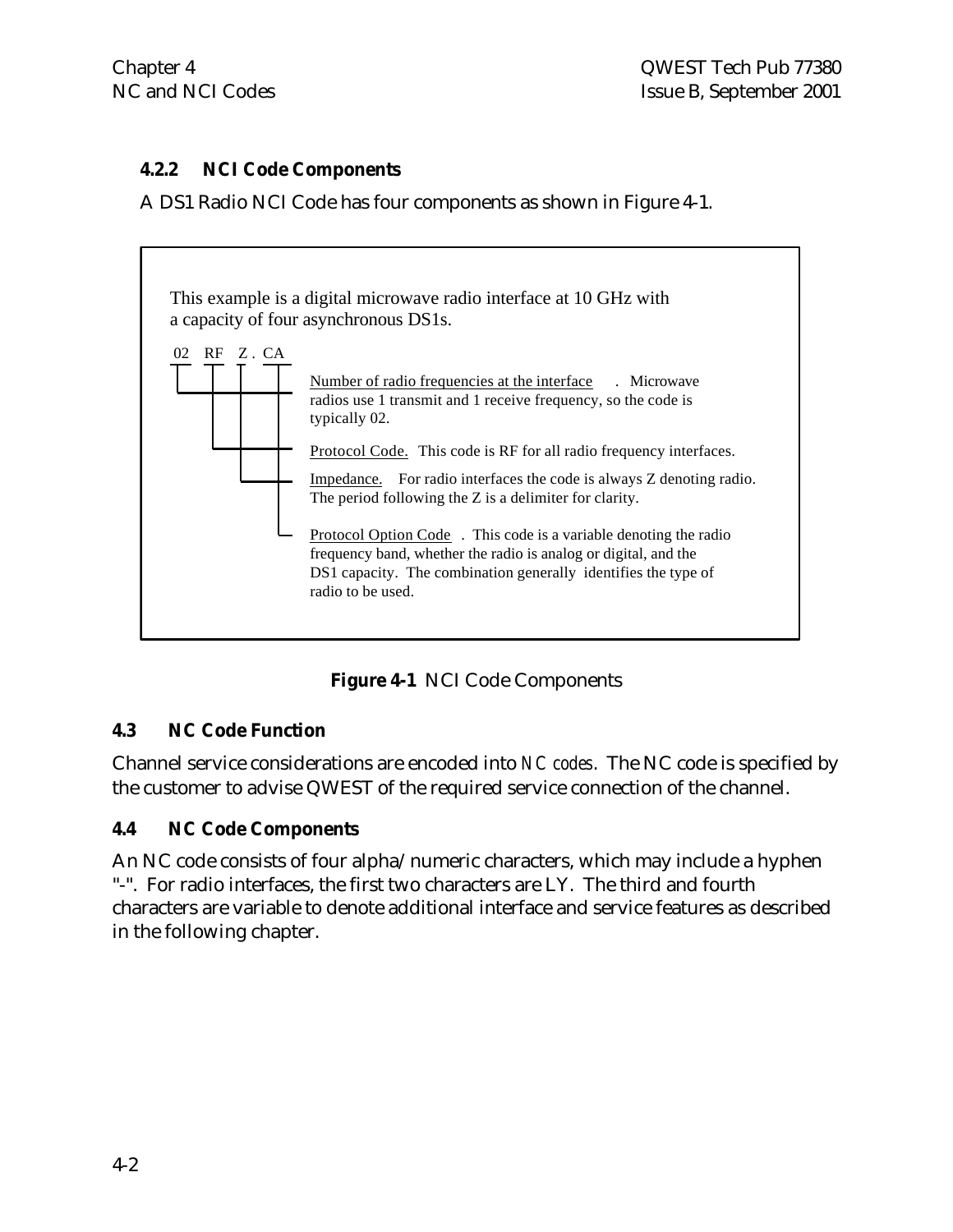#### **4.5 Definition of LYDM NC Code**

The standard definition of the **LYDM** NC Code is:

Digital Radio with Central Office Multiplexing.

#### **4.6 Compatible NC and NCI Code Combinations**

Table 4-1 presents the NC and NCI Code combinations to be used by Customers when ordering the DS1 Radio Interface.

| <b>NC Code</b> | <b>NCI Code</b> | <b>NCI Definition</b> |
|----------------|-----------------|-----------------------|
| I Y D M        | $02RFZ$ . $CA$  | 4 DS1s on 10 GHz      |
| I Y D M        | $02RFZ$ . DA    | 4 DS1s on 18 GHz      |
| I Y D M        | $02$ RFZ FA     | 4 DS1s on 23 GHz      |

**Table 4-1** Compatible Code Combinations for DS1 Radio Interface

#### **4.7 Protocol Codes**

Figure 4-2 depicts the NCI Protocol Codes that may be used with DS1 Radio interface at the QWEST wire center. Protocol *RF* denotes the interface between QWEST and the customer equipment. It is commonly called an *Access Interface*.

Protocol codes *CS* and *DS* provide a signal that conforms to DSX-1, which is part of the North American digital hierarchy for the cross-connect of digital signals. Technically, *CS* and *DS* are identical but, *CS* further denotes that the channel terminates on a QWEST Digital Cross-Connect System (DCS).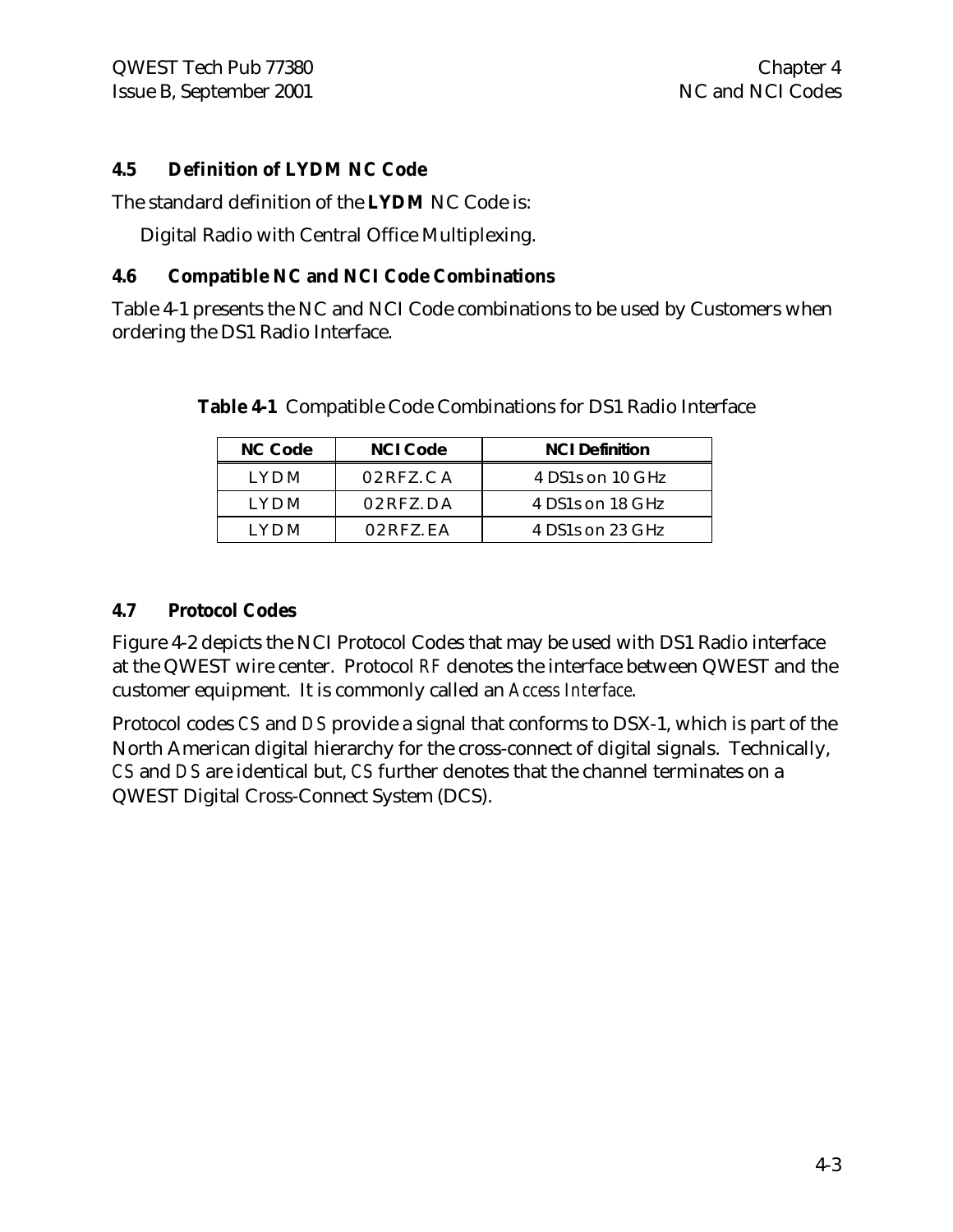

**Figure 4-2** NCI Protocol Codes used by QWEST

Should the customer wish to connect DS1 Radio Service to other QWEST Private Line Services, for example DS1 Service with Central Office Connecting Channels (COCC), the customer will need to order these services separately. NC and NCI codes for accomplishing this will be found in PUB 77200 for DS1 and 77324 for DS3. Because DS1 Radio Service terminate at DSX-1 Cross-Connect Panel, establishments of any of these Private Line Services require cross-connecting one DS1 at a time. This is accomplished by ordering a COCC for every DS1 the customer wishes to cross-connect.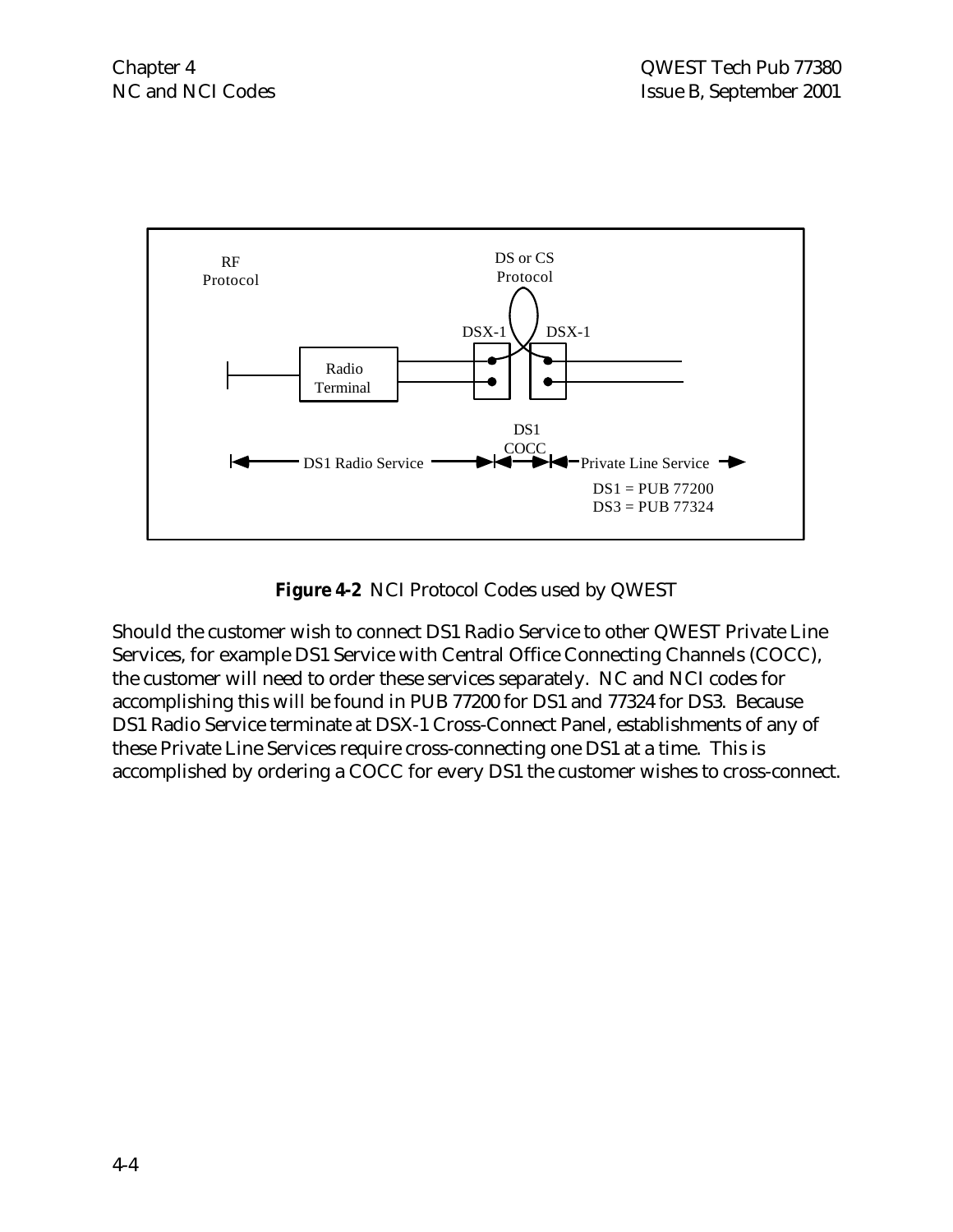| <b>Chapter and Section</b><br>Page |  |  |
|------------------------------------|--|--|
|                                    |  |  |
| <b>Tables</b>                      |  |  |
|                                    |  |  |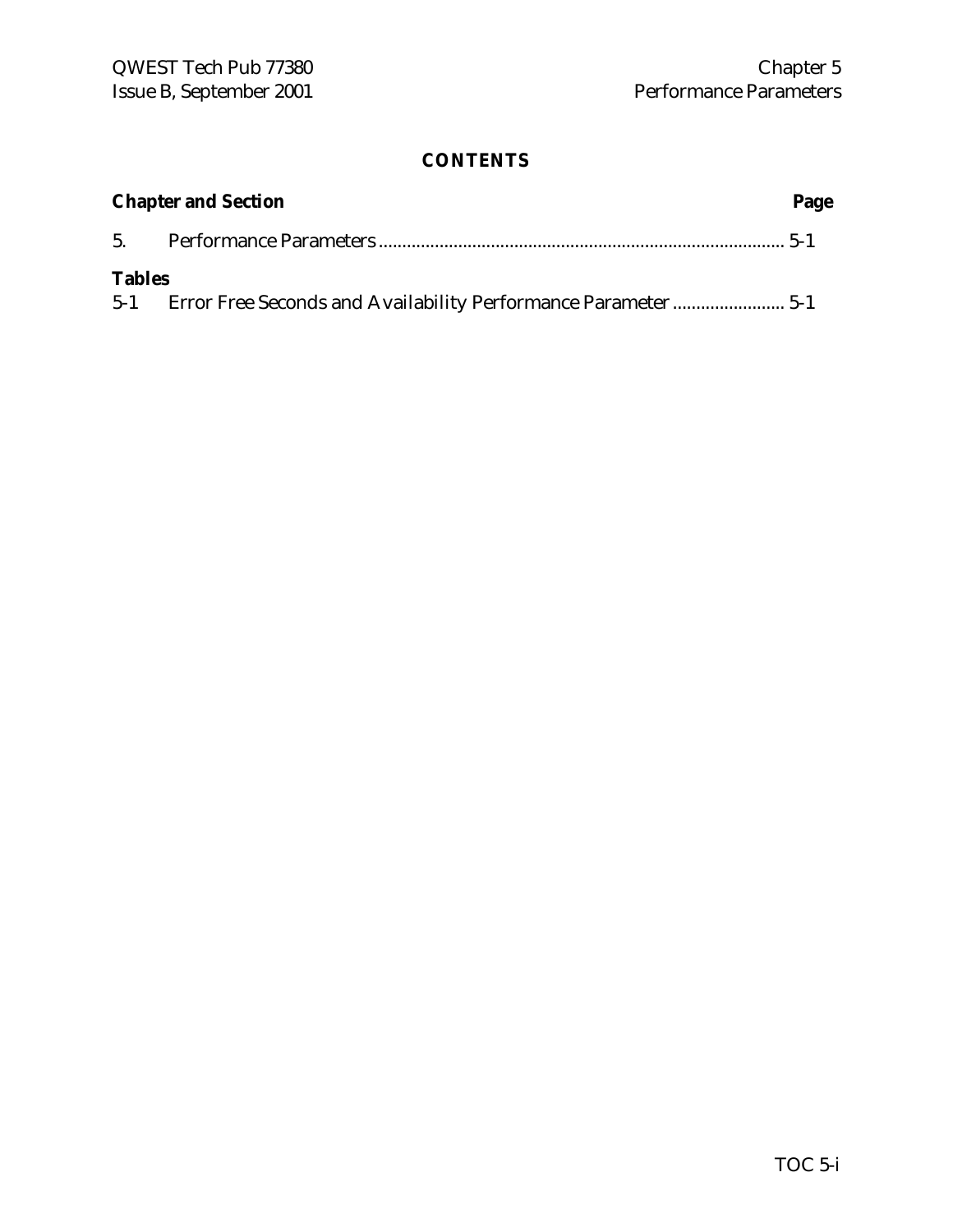#### **5. Performance Parameters**

Table 4-1 provides the Acceptance Limits, Maintenance Limits, Immediate Action Limits, and Performance parameter for QWEST DS1 radio channels.

|                                      | <b>Error Free Seconds</b><br>(Note 1) | <b>Errored Seconds</b><br>(Note 2) | Availability<br>(Note 3) |           |
|--------------------------------------|---------------------------------------|------------------------------------|--------------------------|-----------|
|                                      |                                       |                                    | Standard                 | <b>HS</b> |
| System Performance<br>Parameter      | $= 98.75%$                            | < 1.25%                            | 99.925%                  | 99.980%   |
| <b>Acceptance Limits</b><br>(Note 4) |                                       | $= 7$ FS in 5 min.                 |                          |           |
| Maintenance Limits                   |                                       | $>7$ and $< 60$                    |                          |           |
| (Note 4)                             |                                       | $ES$ in 5 min.                     |                          |           |
| Immediate Action<br>Limits           |                                       | $= 60$ ES in 5 min.                |                          |           |

|  |  |  |  |  | Table 5-1 Error Free Seconds and Availability Performance Parameter |  |
|--|--|--|--|--|---------------------------------------------------------------------|--|
|--|--|--|--|--|---------------------------------------------------------------------|--|

#### **Notes:**

- 1. An Error-free second is any second in which no bit-errors are received and it is usually determined for a 24-hour period.
- 2. An Errored-second is any second in which one or more bit errors are received and it is usually determined for a 24-hour period.
- 3. A circuit is unavailable when the Bit Error Ratio (BER) is greater than  $10^{-3}$  for a period of 10 consecutive seconds. Also, the availability is expressed as during 12 consecutive months.
- 4. Errored Seconds = 7 in 5 minutes indicate that no trouble ticket and no action are required. Errored Seconds >7 and <60 in 5 minutes indicate that a trouble ticket is generated and maintenance is required and scheduled.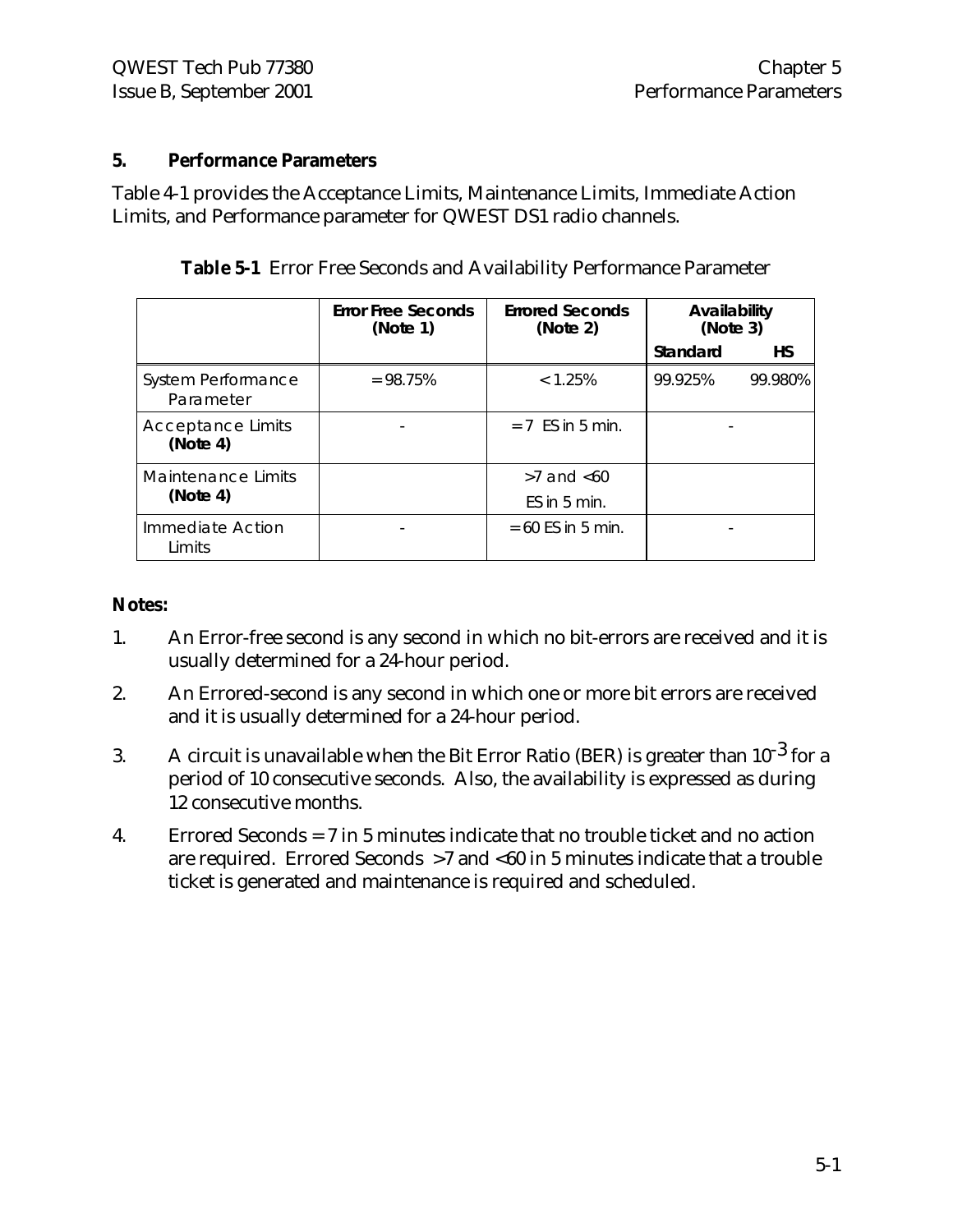# **Chapter and Section**

# Page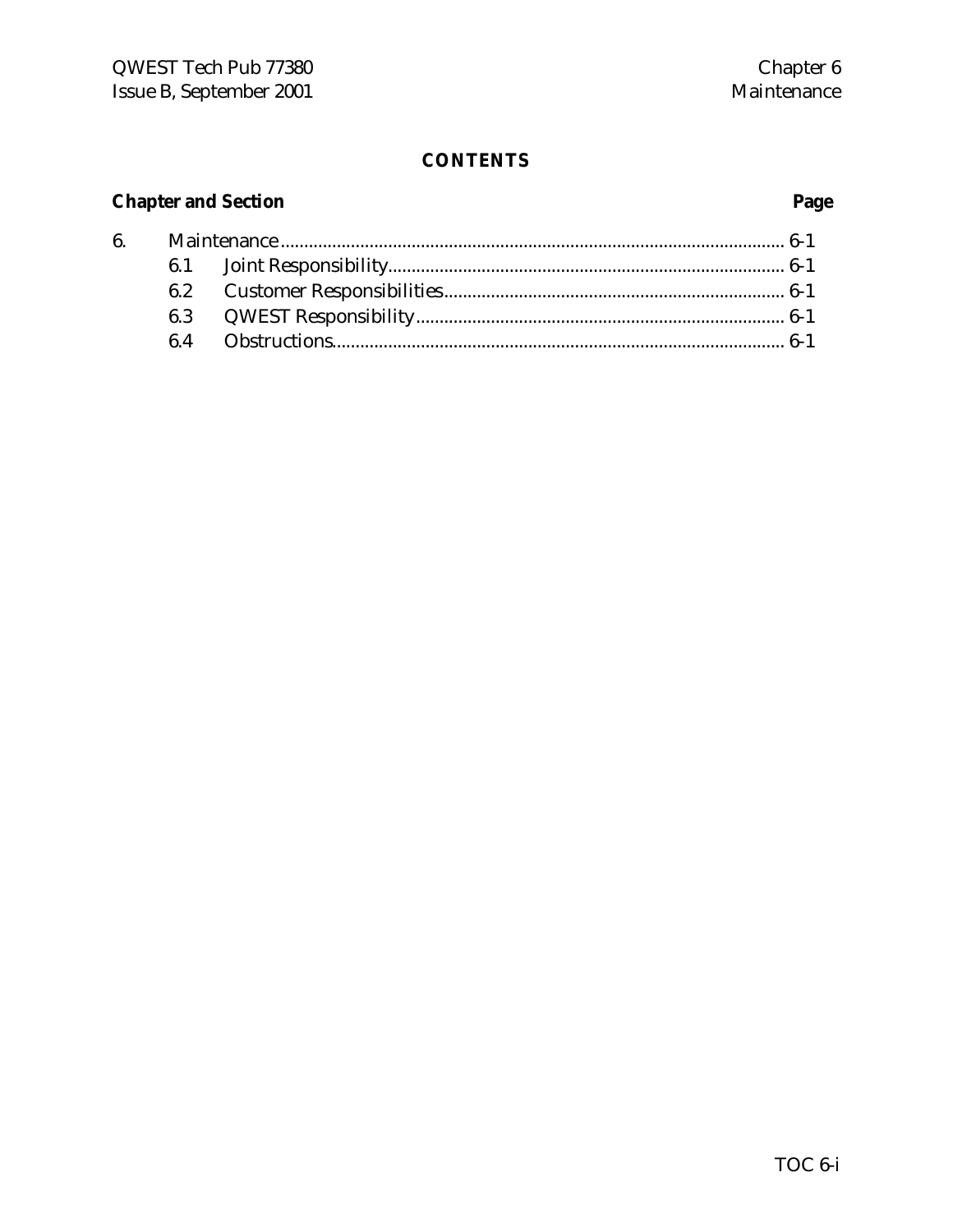#### **6. Maintenance**

#### **6.1 Joint Responsibility**

The customer and QWEST are jointly responsible for system design, performance, and testing. Initial turn up testing and acceptance will be a joint effort and will include all equipment from DSX-1 signal to the next DSX-1 signal within the QWEST network. All equipment will meet performance parameters before being accepted for service.

#### **6.2 Customer Responsibilities**

The customer shall furnish, install, license, operate and maintain the radio equipment at the customer location in accordance with FCC regulations.

#### **6.3 QWEST Responsibility**

QWEST shall furnish, install, license, operate and maintain the radio equipment at the QWEST wire center in accordance with FCC regulations. Should service trouble occur, QWEST will furnish the customer a trouble reporting telephone number. Upon receipt of a trouble report, QWEST will initiate action within twenty minutes to clear the trouble. QWEST will commit to a one-hour maximum service restoral time in the event of a service interruption caused by an electronic component failure at the QWEST location. If trouble is caused by a cable failure of associated DS1 service, e.g. the interoffice facility, the maximum service restoral time will be four hours.

#### **6.4 Obstructions**

The initial engineering design ensures that a direct radio path is achieved. However in rare instances, well after the service is provisioned, an obstruction interferes with the radio signal in that path, for example a tree. In these scenarios, the party closest to the obstruction is responsible for taking measures to remove the obstruction. This distance is estimated in direct air miles.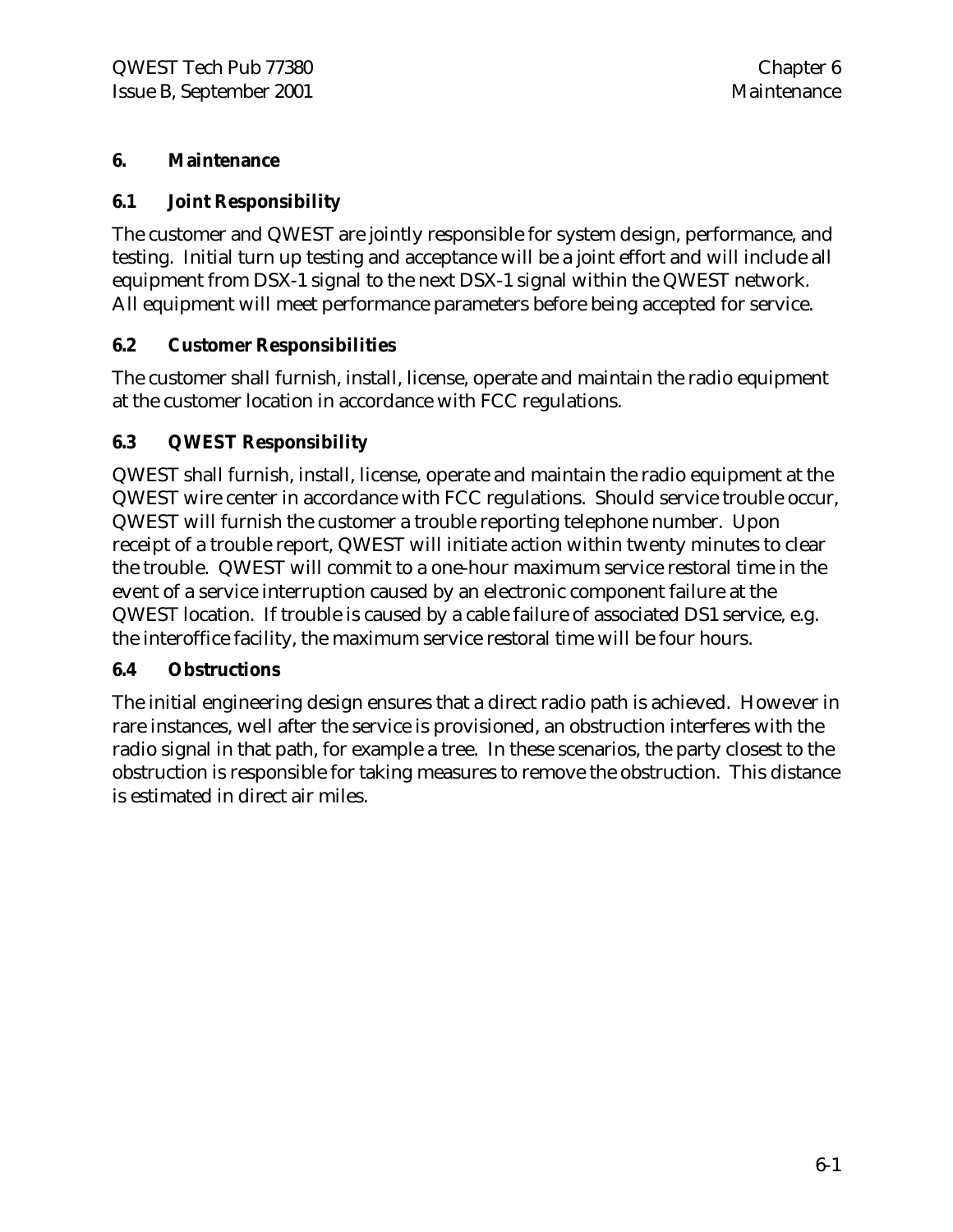# **Chapter and Section**

# Page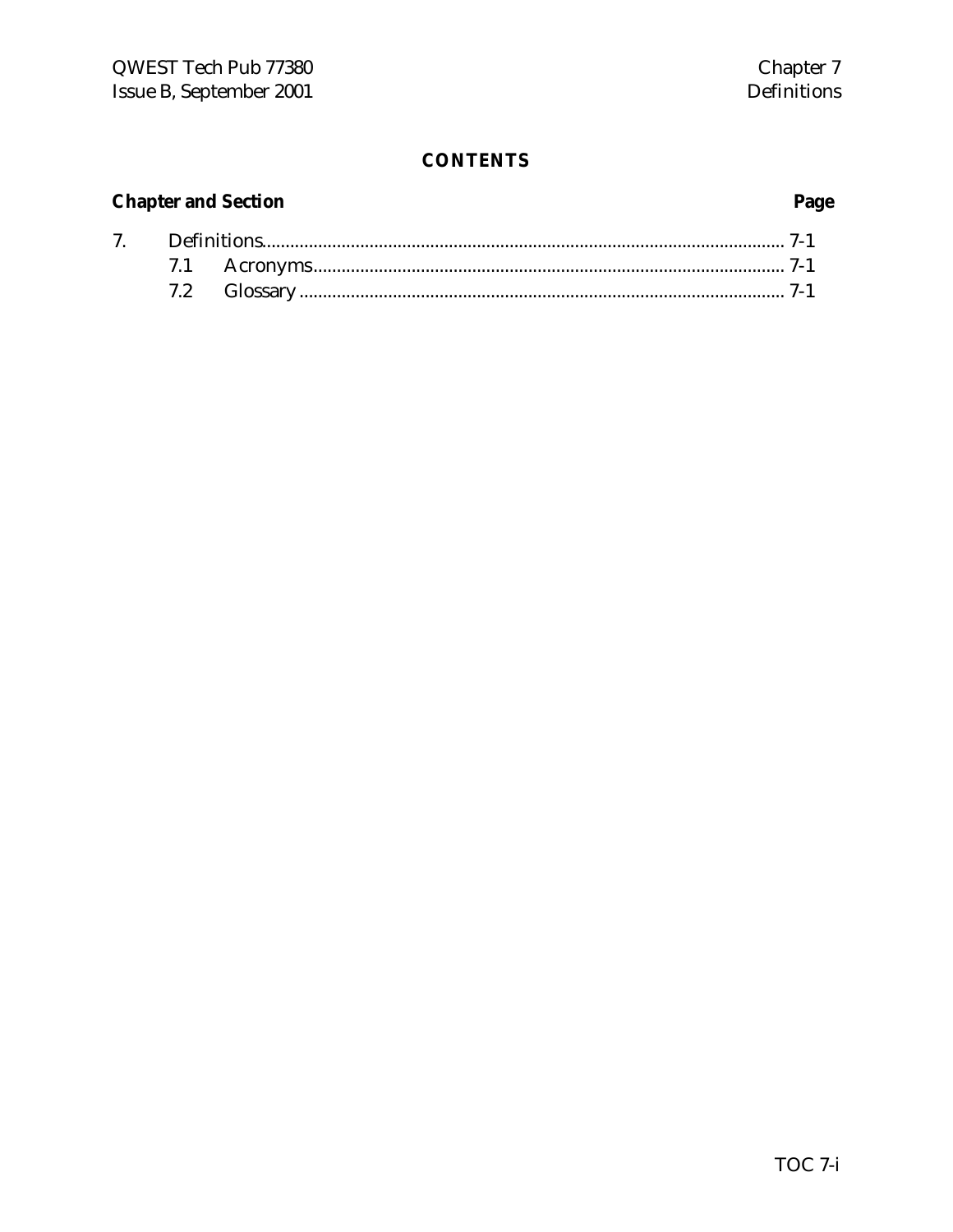#### **7. Definitions**

#### **7.1 Acronyms**

| <b>ANSI</b>      | America National Standards Institute        |
|------------------|---------------------------------------------|
| <b>Bellcore</b>  | <b>Bell Communications Research, Inc.</b>   |
| <b>CT</b>        | <b>Channel Termination</b>                  |
| DS1              | Digital Signal Level 1 (1.544 Mbit/s)       |
| ES               | <b>Errored Second</b>                       |
| <b>FCC</b>       | <b>Federal Communications Commission</b>    |
| GHz              | GigaHertz                                   |
| <b>IntraLATA</b> | <b>IntraLocal Access and Transport Area</b> |
| Mbit/s           | Megabit per Second                          |
| NC               | <b>Network Channel</b>                      |
|                  |                                             |
| <b>NCI</b>       | <b>Network Channel Interface</b>            |
| NI               | <b>Network Interface</b>                    |
| RF               | Radio Frequency                             |

#### **7.2 Glossary**

#### **Carrier**

An organization whose function is to provide telecommunications services. Examples are: Local Exchange Carriers, Interexchange Carriers, Cellular Carriers, etc.

#### **Channel**

A communication path between two or more points of termination.

#### **Customer**

Denotes any individual, partnership or corporation who subscribes to the services provided by QWEST customers are divided into two distinct and separate categories: (1) carriers, who provide interexchange services for hire for others, and (2) end-users, who request services only for their own use.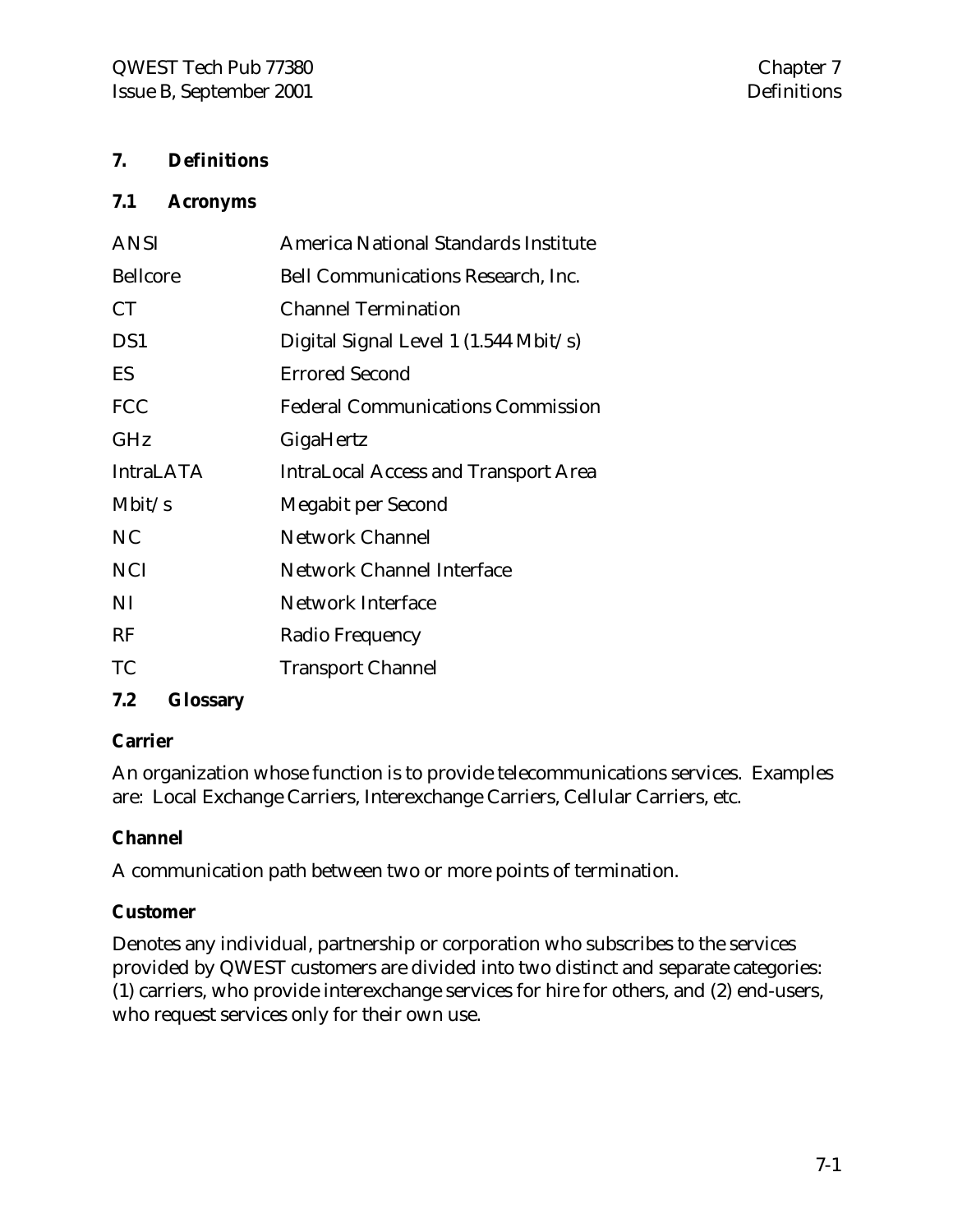#### **Customer Premises**

Denotes a building or portion(s) of a building occupied by a single customer either as a place of business or residence. Adjacent buildings and the buildings on the same continuous property occupied by the customer and not separated by a public thoroughfare, are also considered the same customer's premises.

#### **Customer Provided Equipment (CPE)**

Equipment owned and maintained by the customer and located on their side of the End-User Point of Termination (EU-POT) network interface.

#### **DS1**

A digital signal at the rate of 1.544 Mbit/s that may be channelized into of 24 channels. This digital signal may also be an unchannelized signal with customer usable bandwidth of 1.536 Mbit/s, also referred to as DS1 Clear Channel.

#### **DS1 Clear Channel**

DS1 Clear Channel denotes that 1.536 Mbit/s of a 1.544 Mbit/s DS1 facility are available for customer information. The remaining 8 kilobits, or overhead, are for error correction, framing, and network performance/status/information.

#### **End-User (EU)]**

The term "end-user" denotes any customer of telecommunications service that is not a carrier, except that a carrier shall be deemed to be an "end-user" to the extent that such carrier uses a telecommunications service for administrative purposes without making such service available to others, directly or indirectly. The term is frequently used to denote the difference between a Carrier interface and an interface subject to unique regulatory requirements at non-Carrier customer premises (FCC Part 68, etc.)

#### **Errored Second (ES)**

A one second interval with one or more bit errors.

#### **Local Access and Transport Area (LATA)**

A geographic area for the provision and administration of communications service. It encompasses designated exchanges that are grouped to serve common social, economic and other purposes.

#### **Loopback**

An out-of-service test procedure applied to a full duplex channel that causes a received signal to be returned to the source.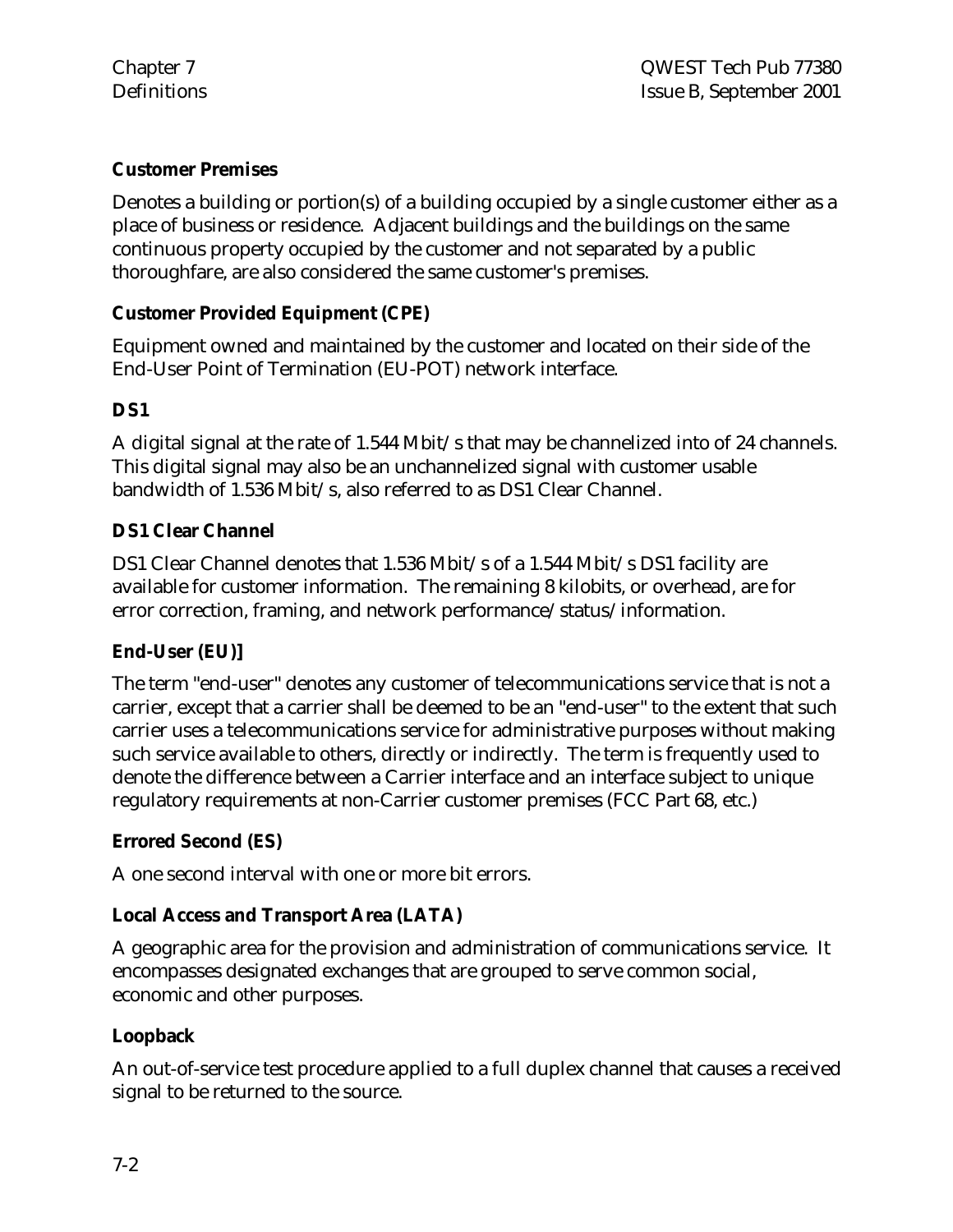#### **Multiplexer**

An equipment unit to multiplex or do multiplexing: Digital multiplexing is a technique of interleaving multiple low bit rate channels into a single channel having a higher bit rate. The term Multiplexer implies the demultiplexing function is present to reverse the process so it is not usually stated.

#### **Network Interface (NI)**

The point of demarcation at which QWEST's responsibility for the provision of service ends.

#### **Protected Terminal**

The protected terminal has multi-functions including integral multiplexing, automatic protection switching, and protected RF conversion unit.

#### **Protocol Code**

The Protocol (character positions 3 and 4 of the Network Channel Interface [NCI] Code) is a two-character alpha code that defines requirements for the interface regarding signaling and transmission.

#### **Serving Wire Center**

The term "Serving Wire Center" denotes a QWEST Central Office from which dial tone for the Local Exchange Service would normally be provided to the demarcation point on the property at which the customer is served.

#### **Severely Errored Second (SES)**

A one second interval having a Bit Error Ratio of 10-3 or worse.

#### **Single Hop**

A direct radio path from QWEST's Serving Wire Center to the customer premises. No repeater or reflector is used in that path.

#### **Wire Center**

The building in which one or more local switching systems are installed and where the outside cable plant is connected to the central office equipment.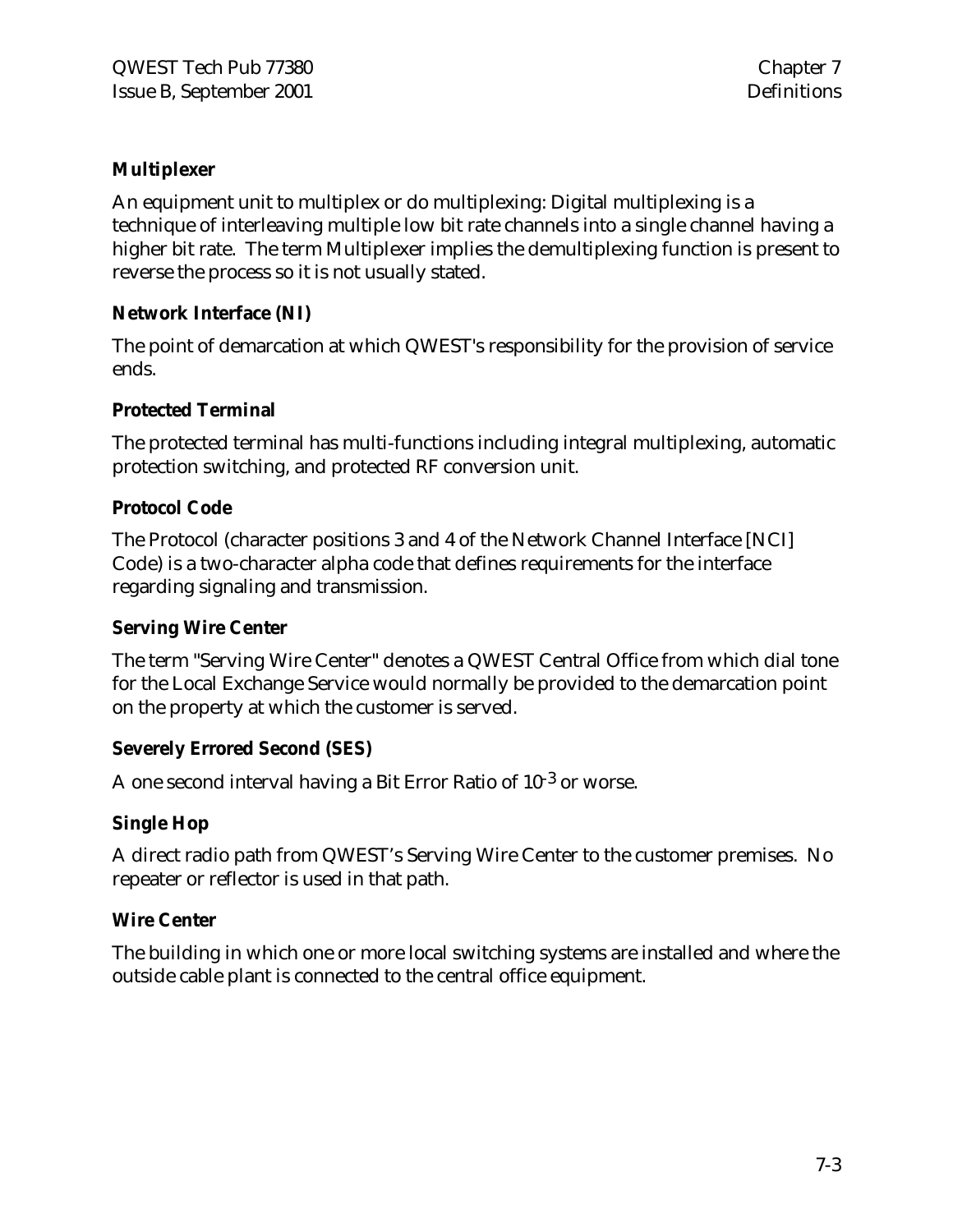# **Chapter and Section**

8.

# Page

| 8.1 American National Standards Institute Documents  8-1 |  |
|----------------------------------------------------------|--|
|                                                          |  |
|                                                          |  |
|                                                          |  |
|                                                          |  |
|                                                          |  |
|                                                          |  |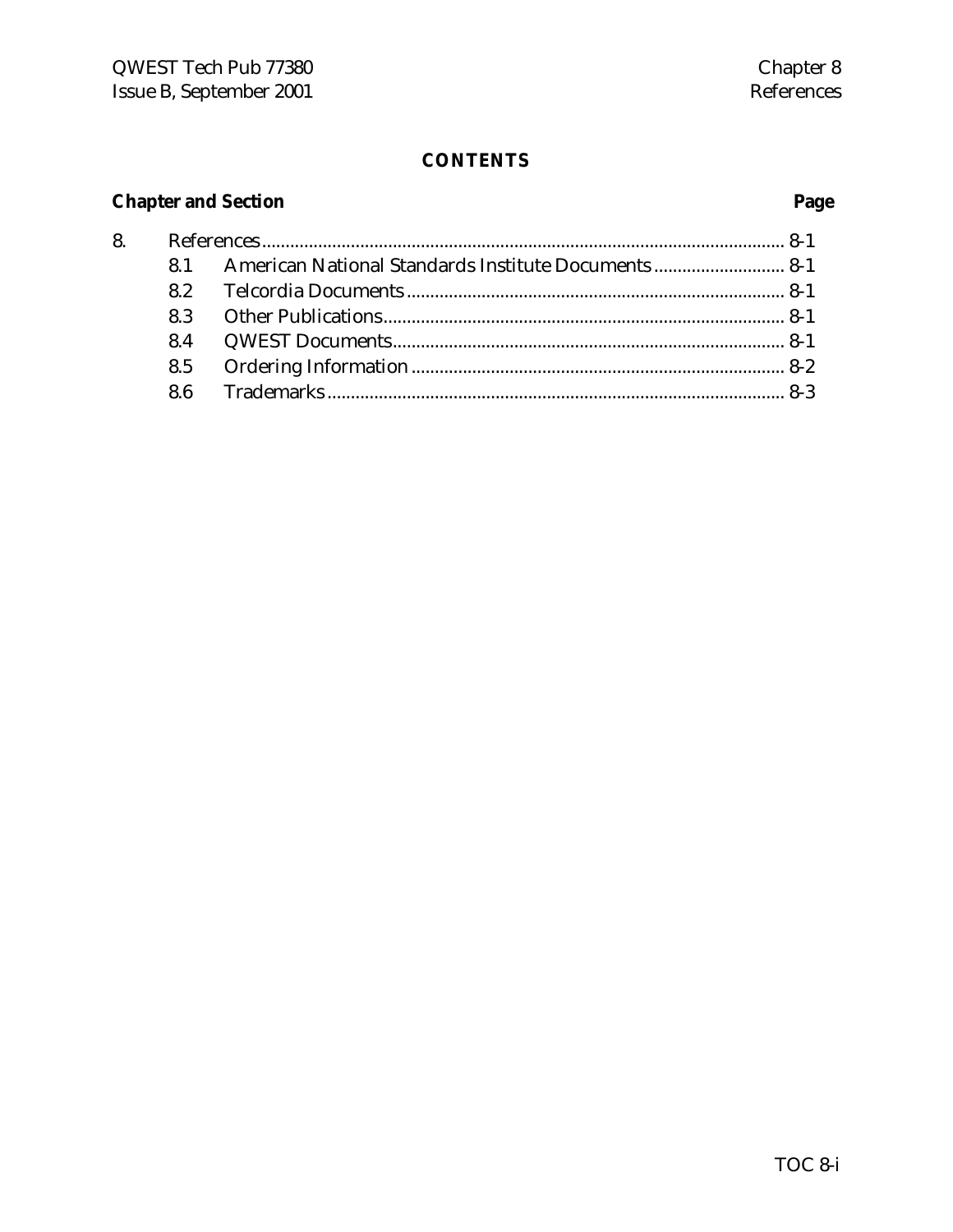#### **8. References**

#### **8.1 American National Standards Institute Documents**

| <b>ANSI T1.102-1993</b> | Digital Hierarchy - Electrical Interfaces                                   |
|-------------------------|-----------------------------------------------------------------------------|
| ANSI T1.107-1988        | Digital Hierarchy - Formats Specification                                   |
| <b>ANSI T1.403-1994</b> | Carrier-to-Customer Installation - DS1 Metallic Interface                   |
|                         | ANSI EIA/TIA-547-1989 Network Channel Terminating Equipment for DS1 Service |
|                         | ANSI EIA/TIA-594-1991 Private Digital Network Synchronization.              |

### **8.2 Telcordia Documents**

| TR-NPL-000054 | High-Capacity Digital Service (1.544 Mb/s) Interface Generic |
|---------------|--------------------------------------------------------------|
|               | Requirements for End Users, Issue 1, April 1989              |

#### **8.3 Other Publications**

Federal Communications Commission *Code of Federal Regulations 47, Part 101*

#### **8.4 QWEST Documents**

| <b>PUB 77200</b> | QWEST DS1 Service and QWEST DS1 Rate Synchronization<br>Service, Issue F, September 2001                                                                                                                                               |
|------------------|----------------------------------------------------------------------------------------------------------------------------------------------------------------------------------------------------------------------------------------|
| <b>PUB 77375</b> | 1.544 Mbit/s Channel Interfaces Technical Specifications for<br>Network Channel Interface Codes Describing Electrical Interfaces<br>at Customer Premises and at QWEST Communications, Inc.<br>Central Offices, Issue E, September 2001 |
| <b>PUB 77324</b> | QWEST DS3 SERVICE, Issue D, September 2001                                                                                                                                                                                             |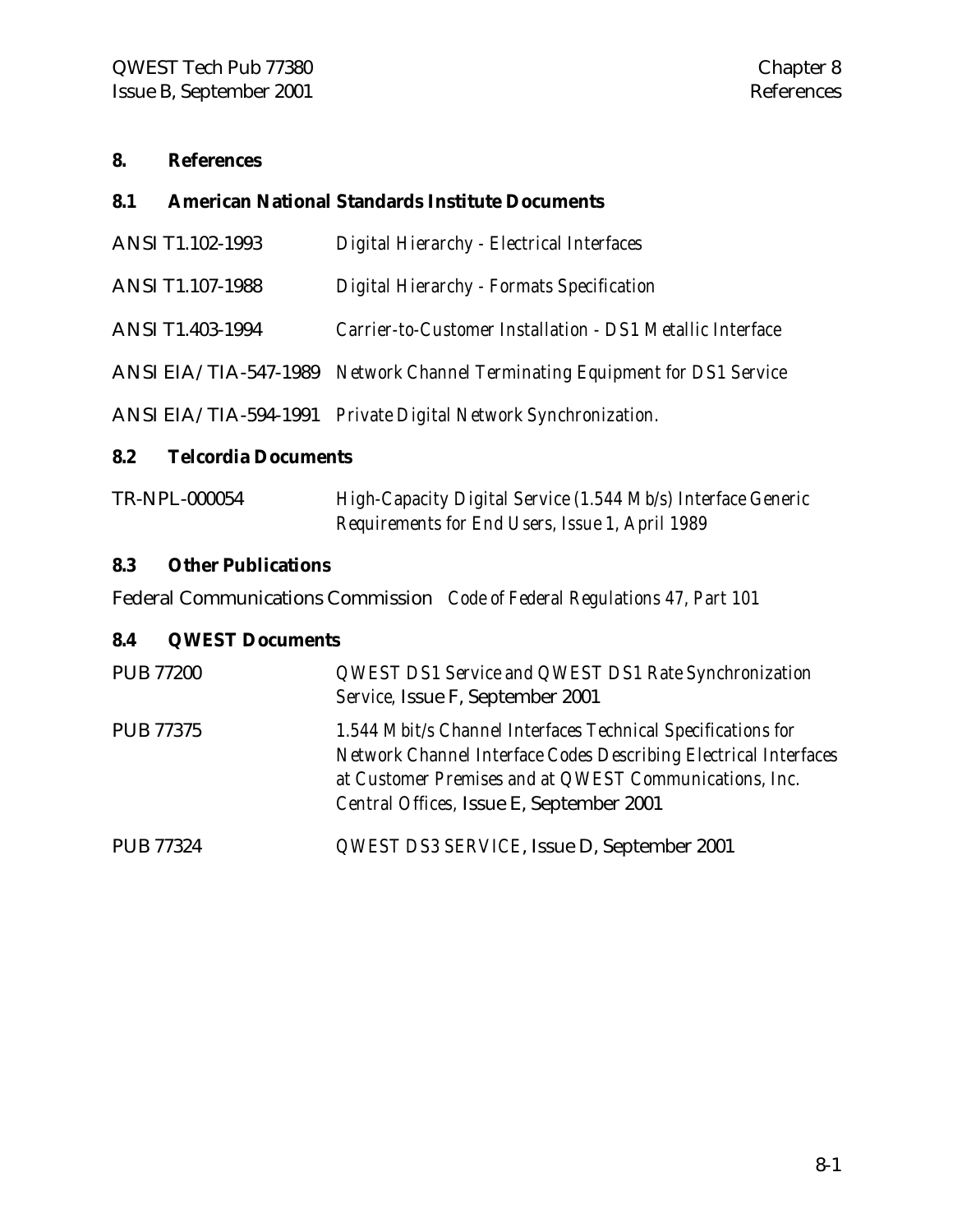#### **8.5 Ordering Information**

All documents are subject to change and their citation in this document reflects the most current information available at the time of printing. Readers are advised to check status and availability of all documents.

Those who are not QWEST employees may order;

American National Standards Institute (ANSI) documents from:

American National Standards Institute Attn: Customer Service 11 West 42nd Street New York, NY 10036 Phone: (212) 642-4900 Fax: (212) 302-1286

ANSI has a catalog available which describes their publications.

Telcordia documents from:

Telcordia Customer Relations 8 Corporate Place, PYA 3A-184 Piscataway, NJ 08854-4156 Fax: (908) 336-2559 Phone: (800) 521-CORE (2673) (U.S. and Canada) Phone: (908) 699-5800 (Others) Web: www.telcordia.com

Federal Communications Commission (FCC), Code of Federal Regulations 47, Part 68 may be obtained from:

> Superintendent of Documents Government Printing Office Washington DC 20402 Phone: 202 783-3238

To receive Network Disclosure News on DS1 Radio Interface, contact:

Network Disclosure Manager 700 W. Mineral, Rm. MN H14.09 Littleton, CO 80120 Phone No. (303) 707-7135